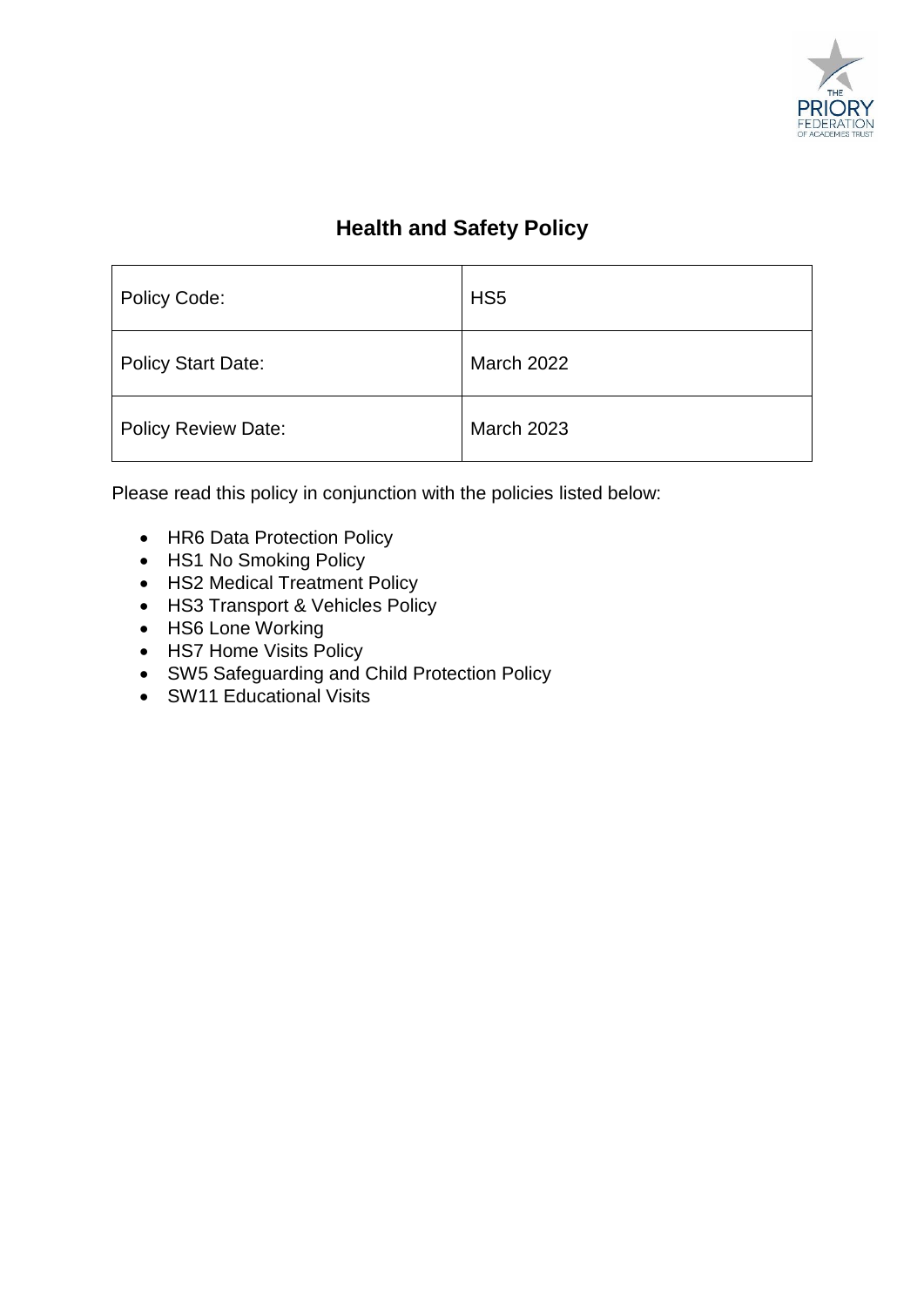#### **1 Policy Statement of Intent**

- 1.1 It is the Trust's policy to:
	- make regular assessment of risks to staff, students and others;
	- provide adequate control of Health and Safety risks arising from our work activities;
	- consult with our staff on matters affecting Health and Safety;
	- ensure safe handling and use of substances;
	- provide and maintain safe plant and equipment;
	- provide information, instruction and supervision for staff;
	- ensure all staff are competent to do their tasks and give them all adequate training;
	- prevent accidents and cases of work related ill health;
	- maintain safe and healthy working conditions;
	- ensure contractors' competency and to monitor their activities in consideration of Health and Safety requirements; and
	- review and revise this policy annually.
- 1.2 All staff must co-operate by:
	- taking reasonable care of their own and others' Health and Safety;
	- not misusing or interfering with anything provided in the interest of Health and Safety;
	- using equipment and materials in accordance with training;
	- informing their line manager at once of any hazard in the workplace or shortcoming in the protection for staff, students or others; and
	- fully familiarising themselves with the Trust's Health and Safety Policy and associated procedures, seeking clarification from line managers where necessary.
- 1.3 The current statement of intent is displayed at each Academy site to update all staff.
- 1.4 References to the Trust or Academy within this policy specifically include all primary, secondary and special academies within the Trust, as well as the Early Years setting at the Priory Witham Academy, Priory Apprenticeships and Lincolnshire SCITT.
- 1.5 This policy does not form part of any member of staff's contract of employment and it may be amended at any time.

#### **2 Roles, Responsibilities and Implementation**

2.1 The Pay, Performance and HR Committee has overall responsibility for the effective operation of this policy and for ensuring compliance with the relevant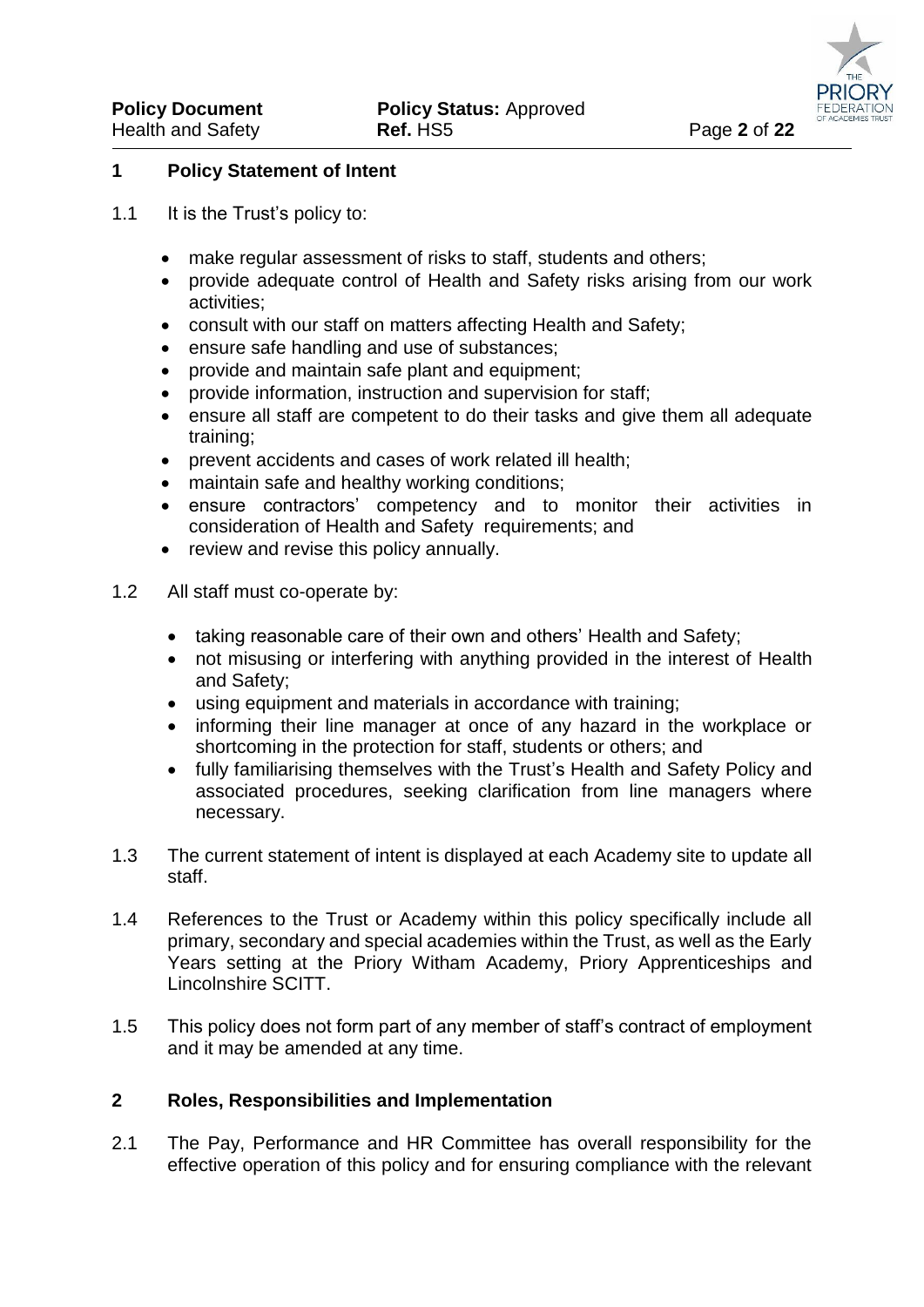statutory framework. This committee delegates day-to-day responsibility for operating the policy and ensuring its maintenance and review to the Federation Services Lead.

2.2 Leaders and Managers have a specific responsibility to ensure the fair application of this policy and all member of staff are responsible for supporting colleagues and ensuring its success.

## **3 Aims**

- 3.1 To ensure a healthy working environment and protect the current and future health, safety and wellbeing of staff, students and visitors.
- 3.2 To comply with Health and Safety legislation and employment law.

## **4 Responsibilities/Duties of the Trust**

4.1 The Trust is responsible for ensuring that the policy enables the organisation to fulfil its legal duties. The Trust will monitor conditions and the Health and Safety performance to determine whether the policy is adequately resourced, effective and is being developed to meet changing requirements.

The Trust will:

- Keep themselves appraised of the changes in Health and Safety legislation.
- Ensure that systems are in place to review and update this policy annually, when major staffing changes occur, or when new equipment is introduced.
- Ensure sufficient arrangements, facilities and finances are available for fully implementing this policy.
- Take all measures to ensure that the premises are safe for everyone.
- Ensure they consider and address any potential Health and Safety implications of all their decisions before they are taken.
- Lead by example in all matters relating to Health and Safety .
- Assure themselves that the Trust has suitable people to implement this policy on a day to day basis and that all staff with specific responsibilities for Health and Safety are equipped to carry out the role and given sufficient time and resources.
- Receive and consider an annual report from the Compliance and Projects Team.
- Undertake, if appropriate, a level of Health and Safety training relevant to their position.

## **5 Responsibilities/Duties of the Chief Executive Officer**

5.1 The CEO is responsible for ensuring that the policy enables the Trust to fulfil its legal duties and emphasises the determination to manage its activities so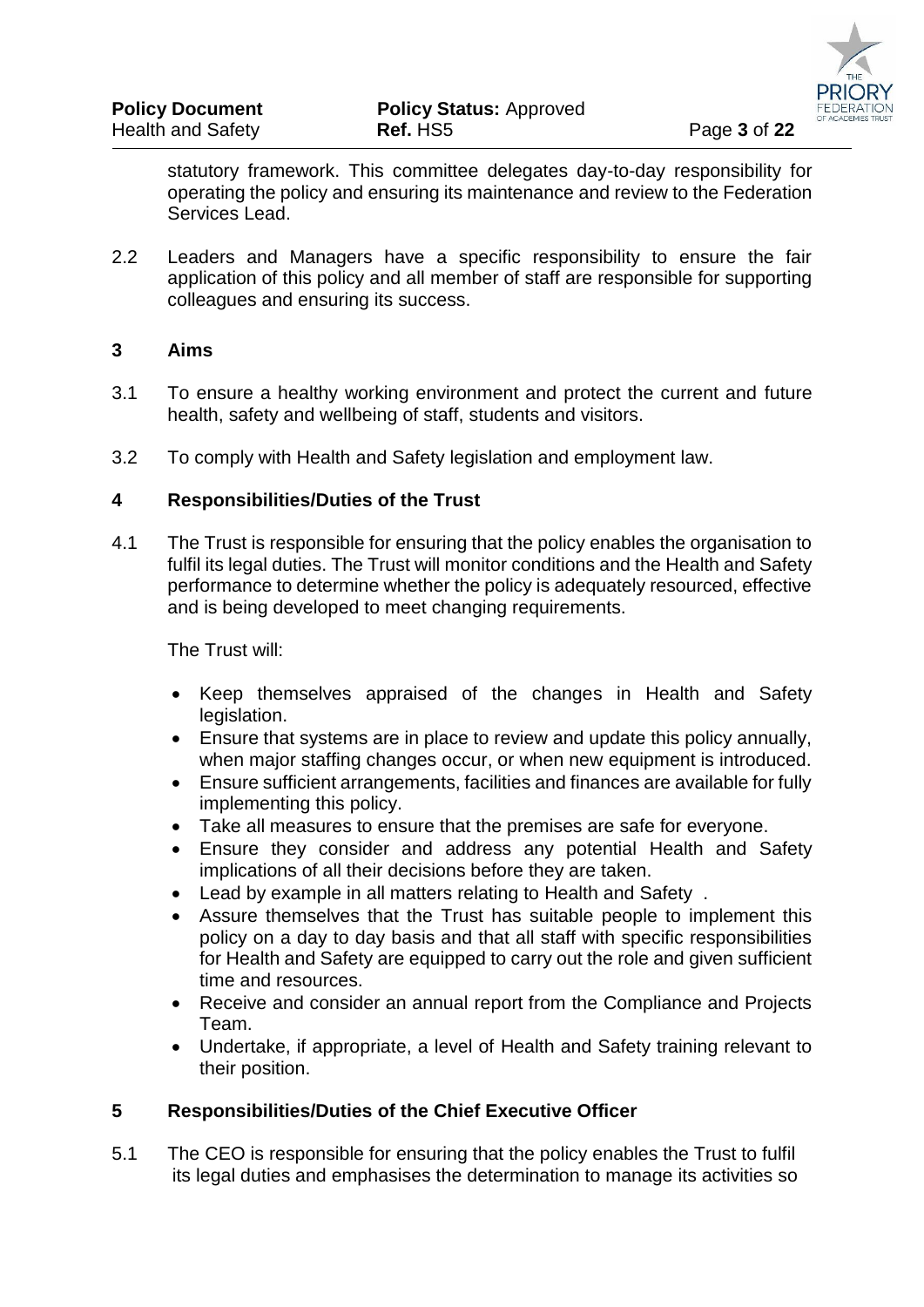that standards of Health and Safety are continuously improved.

In particular the CEO is responsible for:

- Setting a personal example at all times with respect to good Health and Safety practice.
- Having overall responsibility for the Health and Safety of staff working in the Trust and of the other persons who may be affected by the Trust's activities.
- The development and continual improvement of the Trust's Health and Safety performance by ensuring that an effective Health and Safety management system is implemented and maintained.
- Approving and signing the Trust's Health and Safety policy.
- Ensuring that the Health and Safety policy and associated procedures are effectively implemented, providing the necessary physical, financial and human resources required.
- Assigning responsibilities for the effective planning, organisation, control, measuring, monitoring, reviewing and auditing of the Health and Safety management system and its associated policies and procedures.
- Ensuring there is a nominated member of the SLT for the role of Health and Safety champion within each academy.
- Ensuring Health and Safety is recognised as a core function and fully integrated into the activities of the Trust with Health and Safety objectives for forthcoming periods.
- Ensuring the overarching Trust Scorecard for Health and Safety is in place and shared with the relevant Trustees.
- Being kept informed of any significant Health and Safety failures, and of the outcome of the investigation into their causes.
- Authorising new and revised Health and Safety policy, procedure and guidance.
- 5.2 The CEO and Federation Services Lead will discharge their responsibilities, and seek assurances through the work of the Estates and Facilities Coordinator and the Head of Safeguarding who monitor the implementation of the Trust's Health & Safety Policy.

In particular they will ensure the following matters are attended to:

- All personnel are aware of, and instructed in, their individual legal responsibilities, and that these are properly discharged.
- All work carried out, and all equipment complies with the Health and Safety at Work Act 1974, the Management of Health and Safety at Work Regulations 1999 and the Provision and Use of Work Equipment Regulations 1998.
- All equipment is maintained in good working order, and any registered person carries valid certification.
- Information on safety, health and welfare matters is effectively communicated to all those concerned.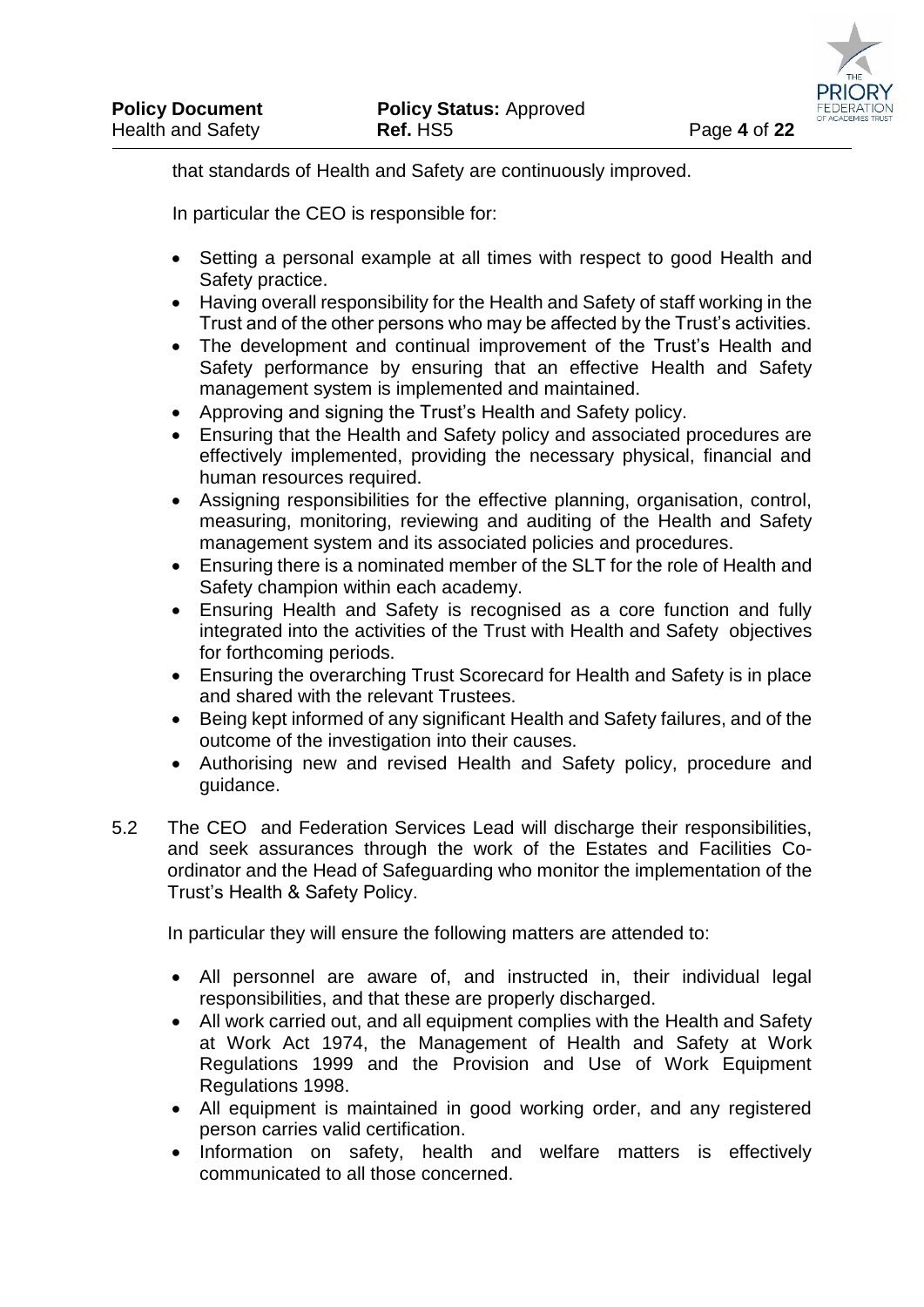- All staff are conversant with the Trust and Health and Safety Executive accident reporting procedure (RIDDOR).
- Adequate first aid facilities are available in accordance with current legislation, and suitable persons are trained in first aid to the required standard.
- Periodic tests, inspections and maintenance of premises and equipment are carried out and records are properly maintained.
- Fire precautions and appliances are in place and are tested and kept up to date with the latest legislative requirements.
- All staff are acquainted with the emergency evacuation procedures and emergency plan.
- All new staff undergo induction training by a competent person and receive a copy of the Trust Health and Safety rules and guidance.
- Staff are competent to carry out their work safely and have received adequate information and training which is recorded for each individual.
- A personal example is set following the Trust rules and procedures
- Trained and competent supervision is provided for staff (particularly trainees and young workers).
- The activities of all contractors working on the Trust's premises are monitored and recorded on a regular basis.
- All potential hazards, or reported hazards, are examined and evaluated and then eliminated or adequately controlled.
- The following statutory notices are displayed:
	- I. A signed copy of the Health and Safety Policy Statement of Intent.
	- II. Employers liability insurance certificate.
	- III. Health and Safety Law poster.
	- IV. First aid (notifying the names and locations of the first aiders).
	- V. Fire procedure (with assembly point).
- Simple records and information are kept on Health and Safety performance.
- Health and Safety improvement suggestions received from staff are given due consideration.

#### **6 Responsibilities of the Trustees**

6.1 The Trustees are responsible for the evaluation of the outcomes of pro-active and reactive monitoring, intervention actions and performance that are reported to them by the Central Services team .

#### **7 Responsibilities/Duties at each of the Academies**

7.1 Senior Leaders/Health and Safety Liaisons

In their areas of responsibility Senior Leaders are responsible for Health and Safety individually and also, as members of the Departmental Team, collectively.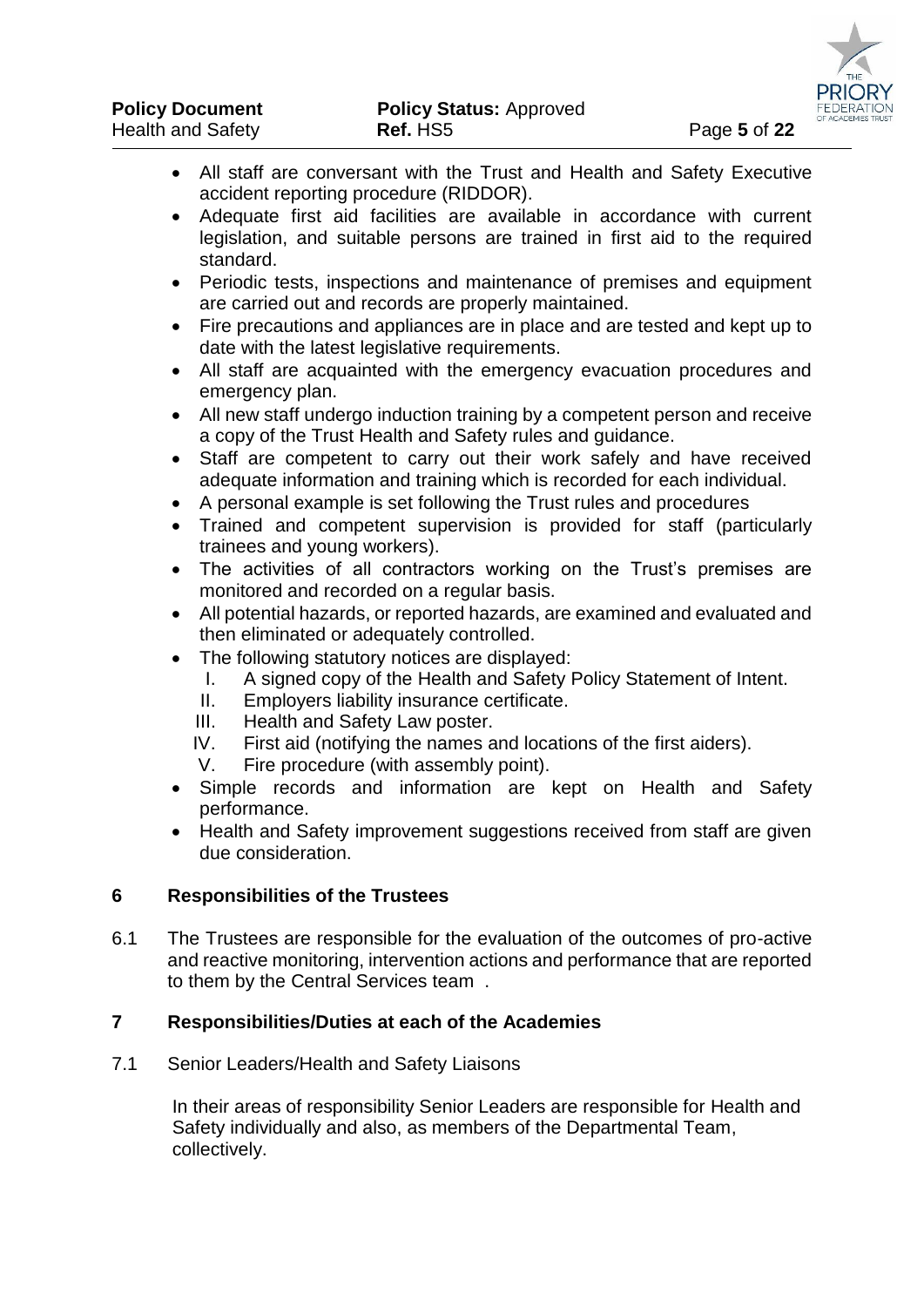Senior Leaders are supported in these roles by Trustees, the CEO, Teachers and other stakeholders. In their areas of responsibility, and in addition to responsibilities specified in other associated Trust policies and procedures, Senior Leaders are responsible for:

- Setting a personal example at all times with respect to good Health and Safety practice.
- The effective monitoring, review, development and continual improvement of Health and Safety performance.
- Ensuring that the Health and Safety policy and associated procedures are effectively implemented, providing the necessary physical, financial and human resources required.
- Ensuring they consider and address any potential Health and Safety implications of all their decisions before they are taken.
- Ensuring that the Health and Safety policy and associated procedures are brought to the attention of all the staff and others as appropriate.
- Keeping up to date with changes to Health and Safety legislation, standards and good practice relevant to their service area's activities.
- Ensuring risk assessments for activities are undertaken, control measures identified and implemented, and the outcomes communciated to staff and others as appropriate.
- Ensuring that there are effective arrangements to receive, collate and disseminate Health and Safety information.
- Ensuring that all accidents and incidents are reported, documented, appropriately investigated and preventative measures put in place to avoid reoccurences.
- Ensuring that Health and Safety is appropriately considered at the planning stages (for example during the development or introduction of new methods of work, equipment, buildings etc).
- Ensuring that the Health and Safety Scorecard is prepared and shared with the Local Governing Body.

## 7.2 Teachers

In their areas of responsibility Senior Leaders are responsible for health and safety individually and also, as members of the Departmental Team collectively. Teachers are supported in these roles by Trustees, the CEO, Senior Leaders and other stakeholders.

In their areas of responsibility, and in addition to responsibilities specified in other associated Trust Human Resources policies and procedures, all levels of Teacher are proportionately responsible for:

- Setting a personal example at all times with respect to good Health and Safety practice.
- The Health and Safety of staff and of other persons who may be affected by the Trust activities.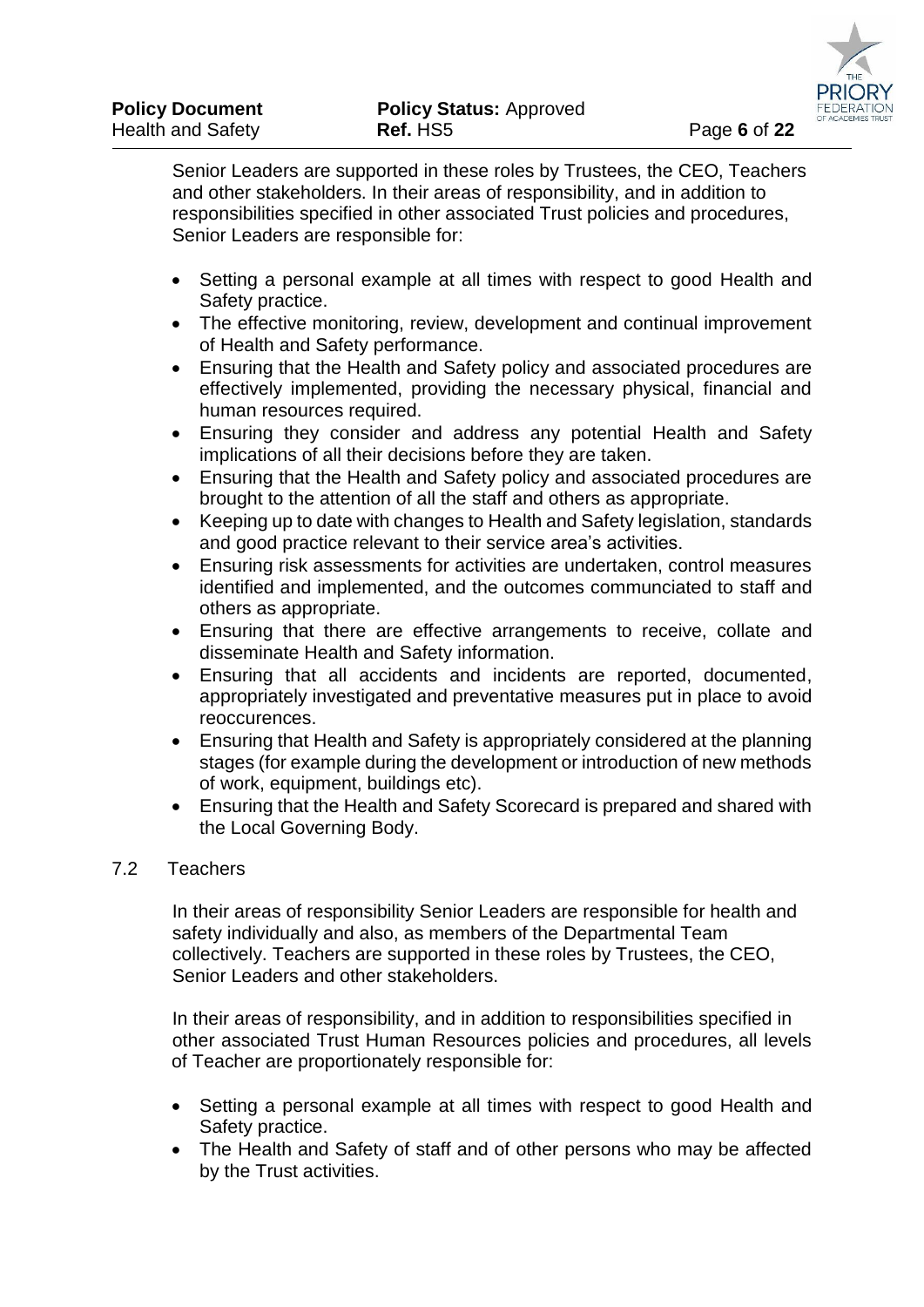

- The measurement, monitoring, review, development and continual improvement of Health and Safety performance.
	- Ensuring familarity with Health and Safety policy and associated procedures and effectively implementing them, providing the necessary physical, financial and human resources required to do so and informing their line manager of any resource requirements.
	- Not allowing work to commence or continue if it cannot be performed safely, until a safe method is identified and implemented.
	- Ensuring that Health and Safety objectives are an integral part of their team delivery plans.
	- Ensuring that they consider and address any potential Health and Safety implications of all their decisions before they are taken.
	- Keeping up to date with existing and revised Health and Safety legislation, standards and good practices relevant to their activities.
	- Undertaking risk assessments, identifying and implementing control measures, communicating the outcomes to staff and others as appropriate.
	- Keeping themselves informed of all accidents and incidents that occur (ensuring that they are reported and documented), undertaking appropriate levels of investigation and implementing preventative measures to avoid a reoccurence.
	- Ensuring they inform the Head or Senior Leader of any significant Health and Safety failures, and of the outcome of the investigation into their cause.
	- Providing adequate levels of supervision as identified for pupils and others as appropriate.
	- The provision of timely feedback to their line manager regarding any deficincies in Health and Safety policies, procedures, plans, systems etc.
	- The identification and subsequent provision of staff' Health and Safety training requirements.
	- The identification and provision of staff' personal protective equipment requirements, ensuring its correct use.
	- Providing arrangements to ensure staff and others (for example visitors, members of the public, contractors etc) have safe access and exits at all times whilst on the premises, considering any persons who may have additional requirements (for example wheelchair users, visually impaired etc).
	- Undertaking appropriate Health and Safety inspections.
	- Ensuring that transferred and new staff are informed of the hazards and risk control measures involved with the service areas activities.
- 7.3 Every Member of staff must:
	- Take reasonable care for the Health and Safety of themselves, and others who may be affected by their acts or omissions at work.
	- Co-operate with management with regard to agreed Health and Safety arrangements and procedures.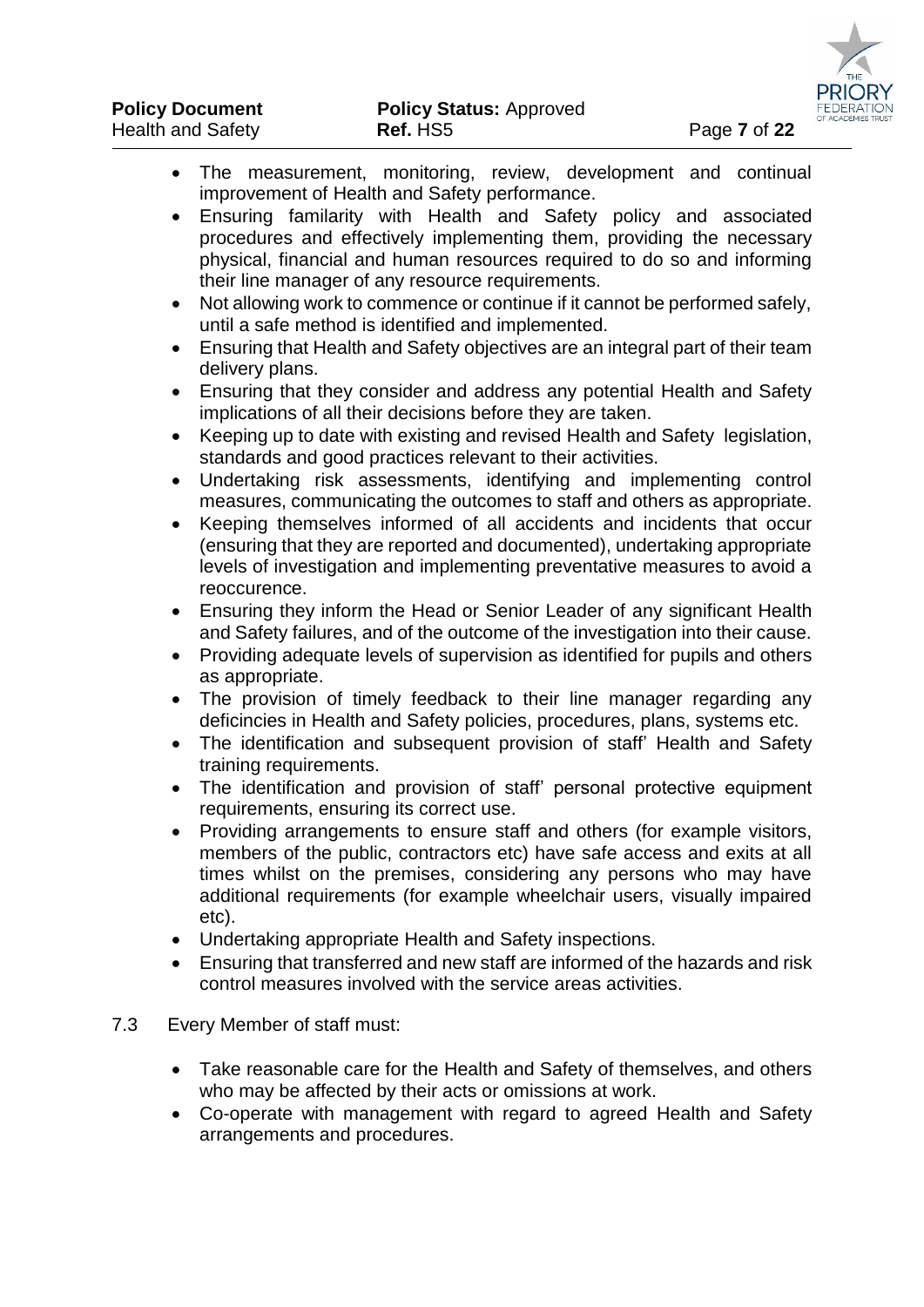- Know and keep to the rules and procedures relating to their work and report to their immediate supervisor all difficulties or hazards liable to endanger themselves or other persons.
- Not interfere with, or misuse, anything provided by the employer in the interest of health, safety and welfare.
- If involved in an accident resulting in, or which may have resulted in, injury report the details via the Trust's Portal as soon as possible, and in all cases before the end of the day on which the incident occurs.
- Use equipment only when authorised properly to do so.
- Fully familiarise themselves with the Trust Health and Safety policies and associated procedures, seeking clarification from line managers where necessary.
- Report any defects in plant or equipment to their line manager.
- Notify a member of line management (or if not available another appropriate person) of any work situation having the potential for serious and imminent danger to Health and Safety .
- Notify their line manger of any matters / shortcomings relating to existing practices, procedures or protective measures which might give rise to risks to Health and Safety .
- Wear protective clothing and safety equipment as required reporting any defect to their line manager.
- Suggest possible amendments to existing practices and procedures which could improve Health and Safety .

## **8 Trust Competent Person**

- 8.1 Singleton Associates have been appointed to advise and guide the Trust on health, safety and welfare issues related specifically to the Trust's business undertakings. Singleton Associates are available to advise all Trust appointed responsible persons.
- 8.2 Singletons Associates will be available to provide advice upon the following functions:
	- Advise where required and requested on the application and maintenance of the Trust Health and Safety Policy arrangements.
	- Maintain an up-to-date knowledge in matters of legislation and regulations as they apply and affect the Trust and its Health and Safety Policy.
	- Advise the Trust on any related safety matters as requested.
	- Monitor Trust health and safety status by auditing Health & Safety Management Systems to guide our compliance with current legislation and Trust policy at a frequency no greater than three per year.
	- Assist the Trust in maintaining a close liaison with the Health and Safety Executive inspectors and other appropriate organisations and departments relevant to our undertaking where required and requested.
	- Advise the Trust on training requirements for employees ensuring they are competent to carry out detailed tasks within the parameters of current safety legislation when requested.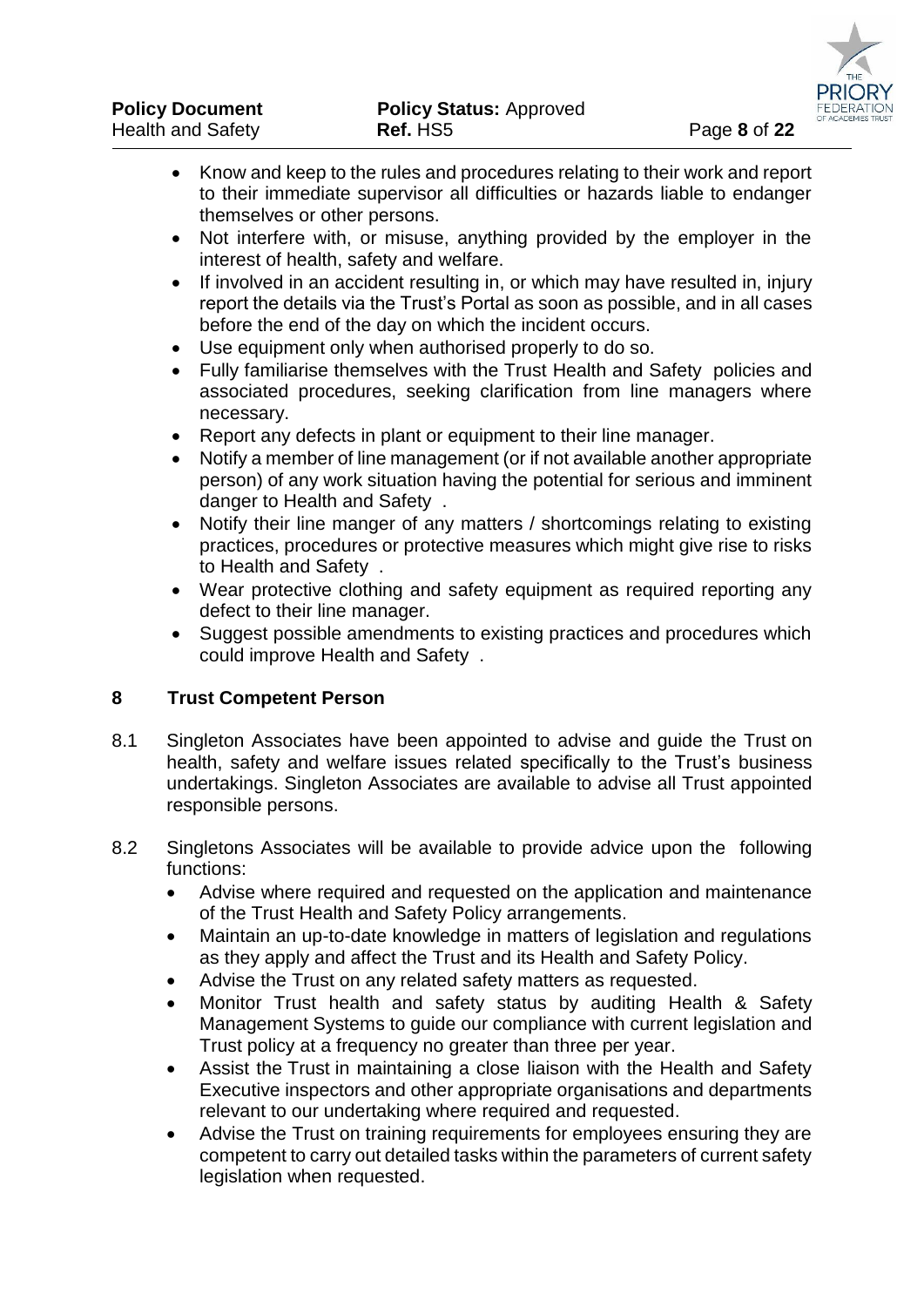

- Where requested give advice on interpretation of legal requirements.
	- Where requested advise and giving assistance with the strategy for implementation of this policy.
	- Where requested, provide assistance with investigations of serious accidents / conducting investigations.
	- Assist the Trust with revising this policy in the light of experience or legal change, where requested.
	- Advise upon the visit of an Enforcement Officer when requested.

## **Arrangements for Implementing the Policy**

## **9 Accident Procedures**

- 9.1 Details of accidents will be recorded and where appropriate investigated by the Senior Leadership Team and/or the Central Services team. Singletons Associates can assist in carrying out a full investigation into the accident and report back to the Trust when requested. Staff are required to assist with any investigation of accidents and/or dangerous occurrences that take place within their work area.
- 9.2 Following an accident where the person was absent from work for 3 consecutive days (not counting the day of injury but including weekends or other rest days) or unable to perform their normal duties, the internal Trust accident report form must be completed and records maintained.
- 9.3 When a specified injury or dangerous occurrence has occurred, the HSE Incident Control Centre will be notified immediately and the accident form F2508 will be completed on line [\(http://www.hse.gov.uk/riddor](http://www.hse.gov.uk/riddor) ). Others to be notified as soon as possible are the Trust's appointed advisor and the Trust's insurers.
- 9.4 Notifiable occupational diseases will be reported to the HSE Incident Control Centre online.
- 9.5 In the case of accidents involving staff who lose more than 7 days from their normal employment, the HSE Incident Control Centre will be notified within 15 days.
- 9.6 All reportable accidents or dangerous occurences will be investigated and a report issued. The Trust's appointed safety advisors will assist with the investigation and give advice and guidance. Action considered necessary to prevent a reoccurence will be taken, and a report submitted to the enforcing authority.

## **10 Alcohol and Drug Abuse**

10.1 The Trust policy on alcohol and drug abuse is intended to be a positive approach towards maintenance of the highest standards of safety in the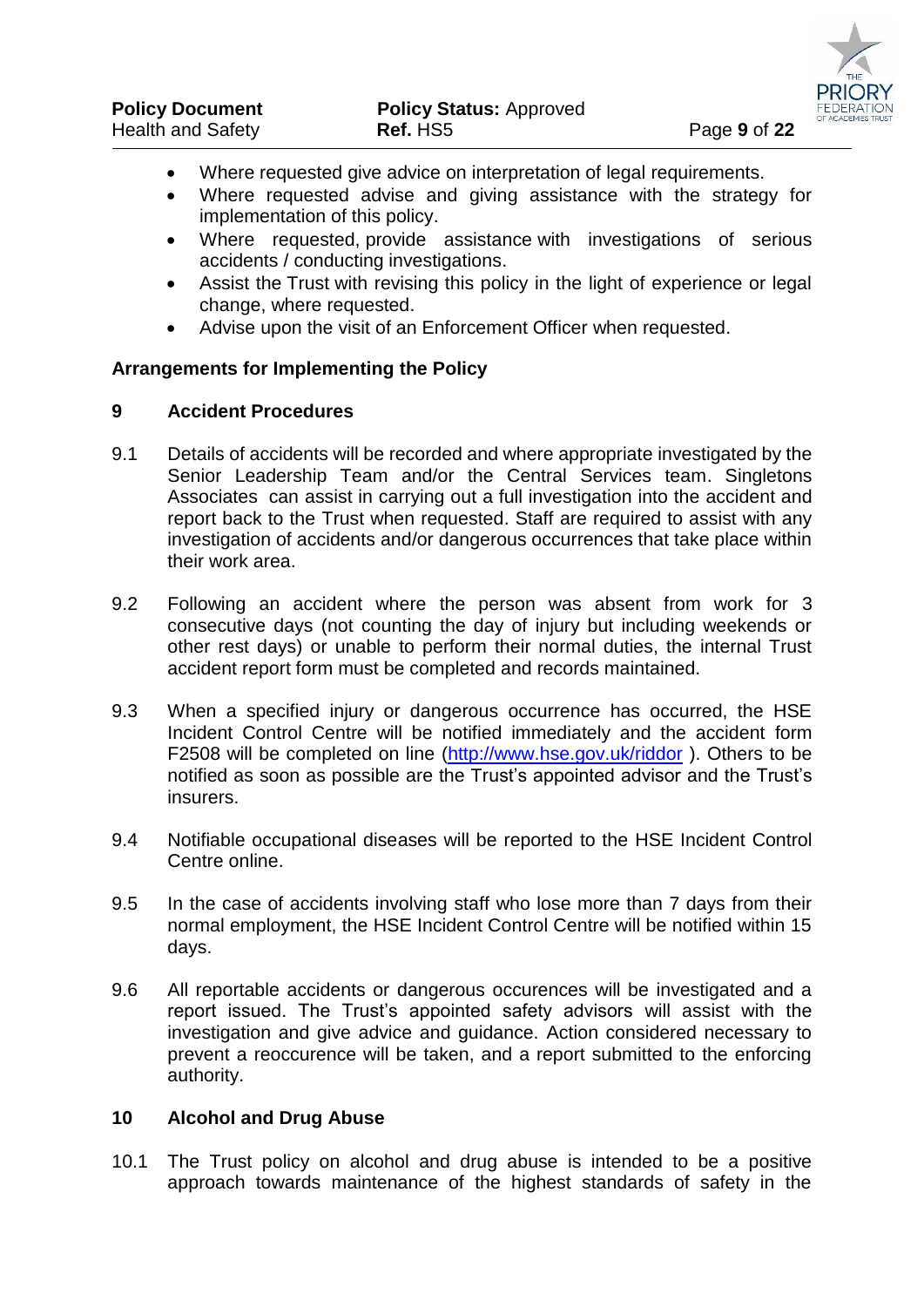

workplace. It is also intended to benefit the health and safety of each individual. Full guidance for employees is laid out the the Trust's Staff Code of Conduct.

## **11 Asbestos**

- 11.1 In compliance with Control of Asbestos at Work Regulations 2012, and subsequent legislation, adequate information, instruction and training is given to any staff who are liable to disturb asbestos while carrying out their normal everyday work, or who may influence how work is carried within buildings that may contain asbestos to enable them to be aware of the health hazards of asbestos and how controls and work methods can reduce these hazards.
- 11.2 In respect of the Trust's duties under Regulation 4 CAR 2012, a risk assessment for the presence of asbestos containing materials (ACMs) present witihin the building(s) shall be undertaken. An Asbestos Management Survey will be completed in conjunction with a competent Asbestos Surveyor to determine the type, quantity and condition of any ACMs located in the premises. Should the Asbestos Management Survey highlight any asbestos products, a subsequent Asbestos Management Plan shall be created to detail how the Trust will effectively manage the risks for any identified ACMs.

## **12 Construction (Design and Management) Regulations 2015**

- 12.1 The Construction (Design and Management) Regulations 2015 places responsibilities on various duty holders. The academies or Compliance and Projects Team may at times act as a Client.
- 12.2 Under the CDM 2015 Regs a Client must:
	- Make suitable arrangements for managing their project, enabling those carrying it out to manage health and safety risks in a proportionate way. These arrangements include:
		- Appointing the[contractors](http://www.hse.gov.uk/construction/cdm/2015/contractors.htm) an[d designers](http://www.hse.gov.uk/construction/cdm/2015/designers.htm) to the project (including the[principal designer](http://www.hse.gov.uk/construction/cdm/2015/principal-designers.htm) an[d principal contractor](http://www.hse.gov.uk/construction/cdm/2015/principal-contractors.htm) on projects involving more than one contractor) while making sure they have the skills, knowledge, experience and organisational capability.
		- allowing sufficient time and resources for each stage of the project.
		- making sure that any principal designer and principal contractor appointed carry out their duties in managing the project.
		- making sure suitable welfare facilities are provided for the duration of the construction work.
	- Maintain and review the management arrangements for the duration of the project.
	- Provide pre-construction information to every designer and contractor either bidding for the work or already appointed to the project.
	- Ensure that the principal contractor or contractor (for single contractor projects) prepares a construction phase plan before that phase begins.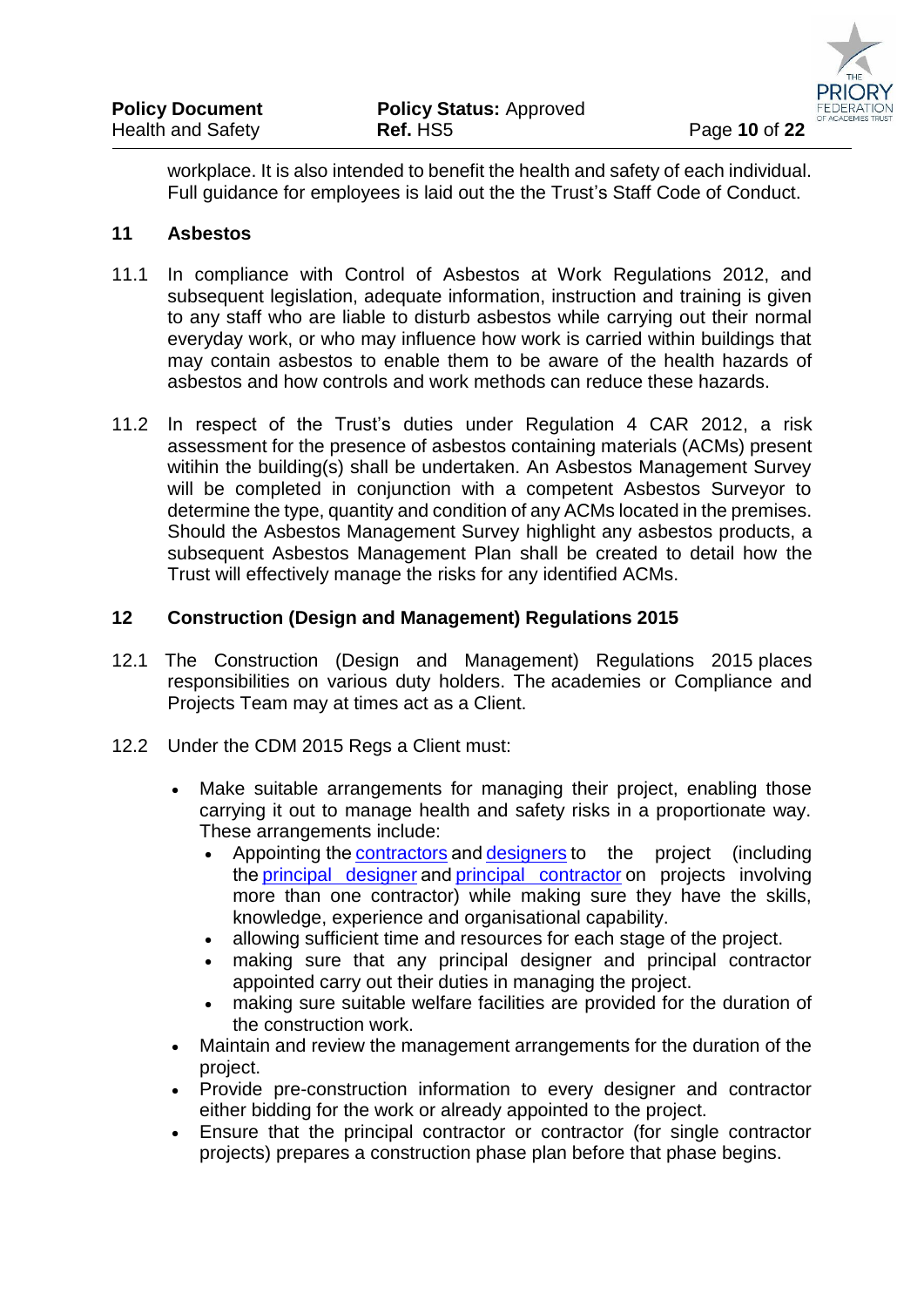Ensure that the principal designer prepares a health and safety file for the project and that it is revised as necessary and made available to anyone who needs it for subsequent work at the site.

## **13 Contractors**

- 13.1 It is the responsibility of the contractor/subcontractor to ensure that their staff adhere to, and co-operate with, legislative and Trust rules in regards to their Health and Safety whilst working on Trust premises.
- 13.2 Is it also the responsibility of the contractors/sub-contractors to ensure that the Health and Safety and welfare of the Trust staff, students, visitors and others is not put at risk from their work activities and practice, and that safe systems of work are adhered to at all times.
- 13.3 Where contractors are to carry out work on site, they will be asked to provide evidence of Health and Safety competence in advance. Copies of risk assessments, COSHH assessments, method statements, or similar documentation must be submitted and approved by the person responsible, as confirmation that risks to Health and Safety are being properly managed. All contractors will report to the prearranged designated person prior to commencing work.
- 13.4 The activities of contractors whilst they are on site will be monitored to ensure that their methods or work are safe, and do not put the safety of Trust staff at risk.

#### **14 Control of Substances Hazardous to Health (COSHH)**

- 14.1 The requirements of the COSHH Regulations 2002 (as amended) and other related legislation will be satisfied. All necessary precautions will be taken in the use, storage and transportation of any material or substance. The least hazardous type of any substance will be used in order to minimise any associated risk. There will be regular assessments and monitoring to ensure this is achieved.
- 14.2 No new substances will be introduced into the workplace until the information regarding possible hazards and neccesary precautions to be observed have been fully evaluated by a competent person.
- 14.3 Information, instruction and training will be provided to all staff that may be exposed to COSHH in their normal working day.

## **15 Display Screen Equipment**

15.1 If requested by a member of staff a specific assessment can be carried out in accordance with the Health and Safety (Display Screen Equipment) Regulations 1992.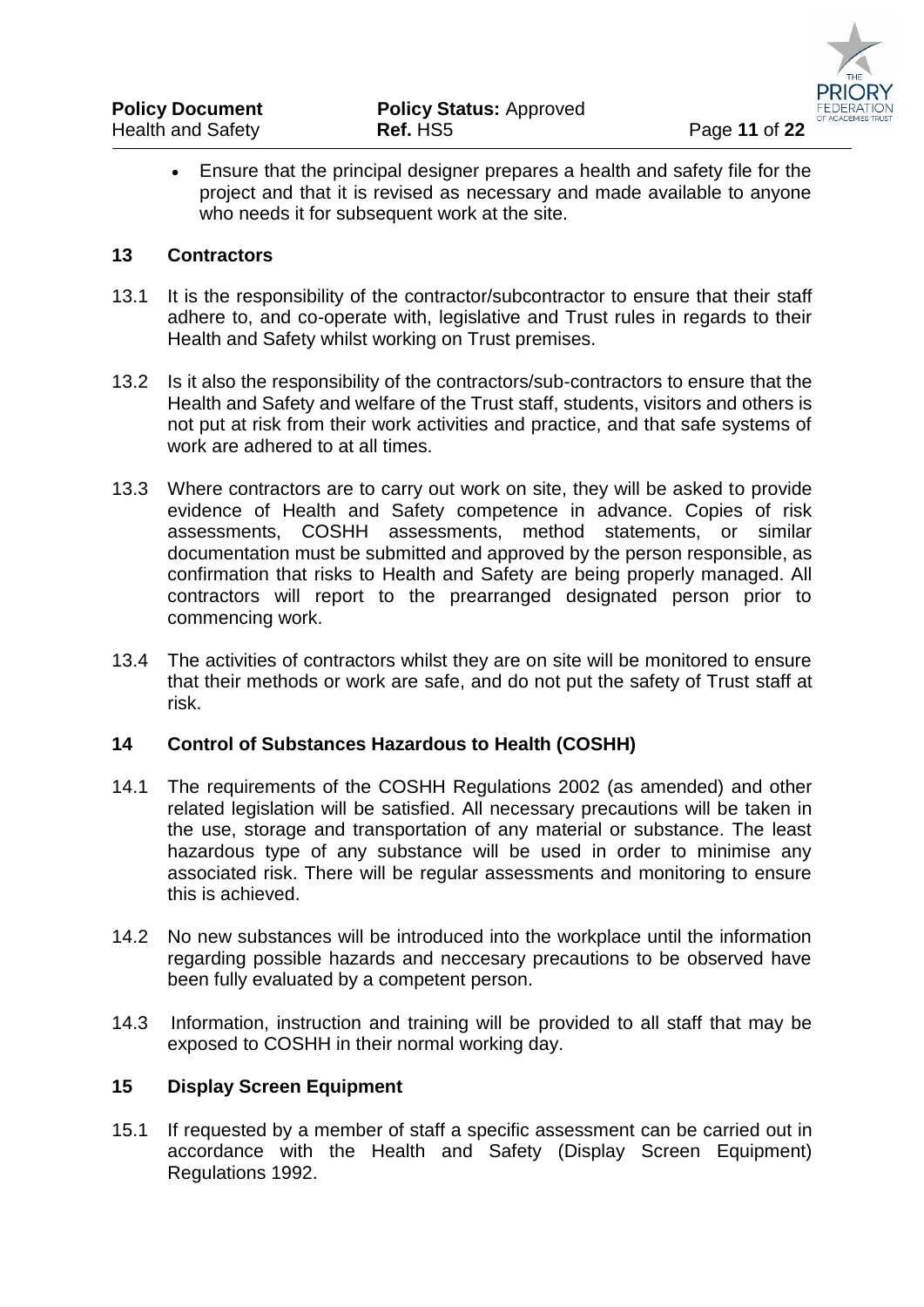The following procedures will be adhered to:

- "Users" of display screen equipment shall be individually identified by the line manager who will be responsible for collating self-assessment forms and assisting where necessary.
- The Estates and Facilities Co-ordinator shall ensure that all "users" have access to sufficient instruction to allow them to operate the equipment provided, including the adjustment of screens, keyboards, chairs, foot rests, blinds, etc. Particular attention should be given to minimising reflection and glare.
- If workers use display screen equipment (DSE) daily, as part of their normal work, continuously for an hour or more, a workstation assessment must be completed."users" shall be entitled to request an appropriate eye and eyesight test. Where "special" corrective appliances are needed; a special pair of spectacles for display screen work may be perscribed. Any cost specifically related to DSE use arising from these tests will be borne by the Trust.

#### 16 **Educational Visits**

- 16.1 Staff should note that pupils face could potentially far higher risks on educatinal visits than they do in the academy. Each individual academy will ensure that all educational visits are risk assessed and that prior planning and preparation have been carried out before leaving the site for any educational visit.
- 16.2 The Visit Leader planning the trip will submit all relevant paperwork and risk assessments relating to the trip to their academy's Educational Visits Coordinator(s) who will check the documentation and planning of the trip and, if acceptable, initially approve the visit before referring to the Headteacher.
- 16.3 Further information can be found in SW11 Educational Visits Policy.

#### **17 Electricity**

- 17.1 Electrical equipment will be properly maintained to ensure that it is safe for normal use. All portable appliances will be examined prior to first use, then examined, and tested regularly thereafter. A register of appliances will be produced and kept up to date. The findings of inspections and tests will be recorded. Only qualified electricians are permitted to carry out work on electrical wiring and apparatus using safe systems of working.
- 17.2 Where practicable, equipment will be switched off when not in use, or on leaving the premises. All cabling, plugs and connections will be properly organised, inspected, recorded and maintained to minimise any risks, in accordance with the regulations.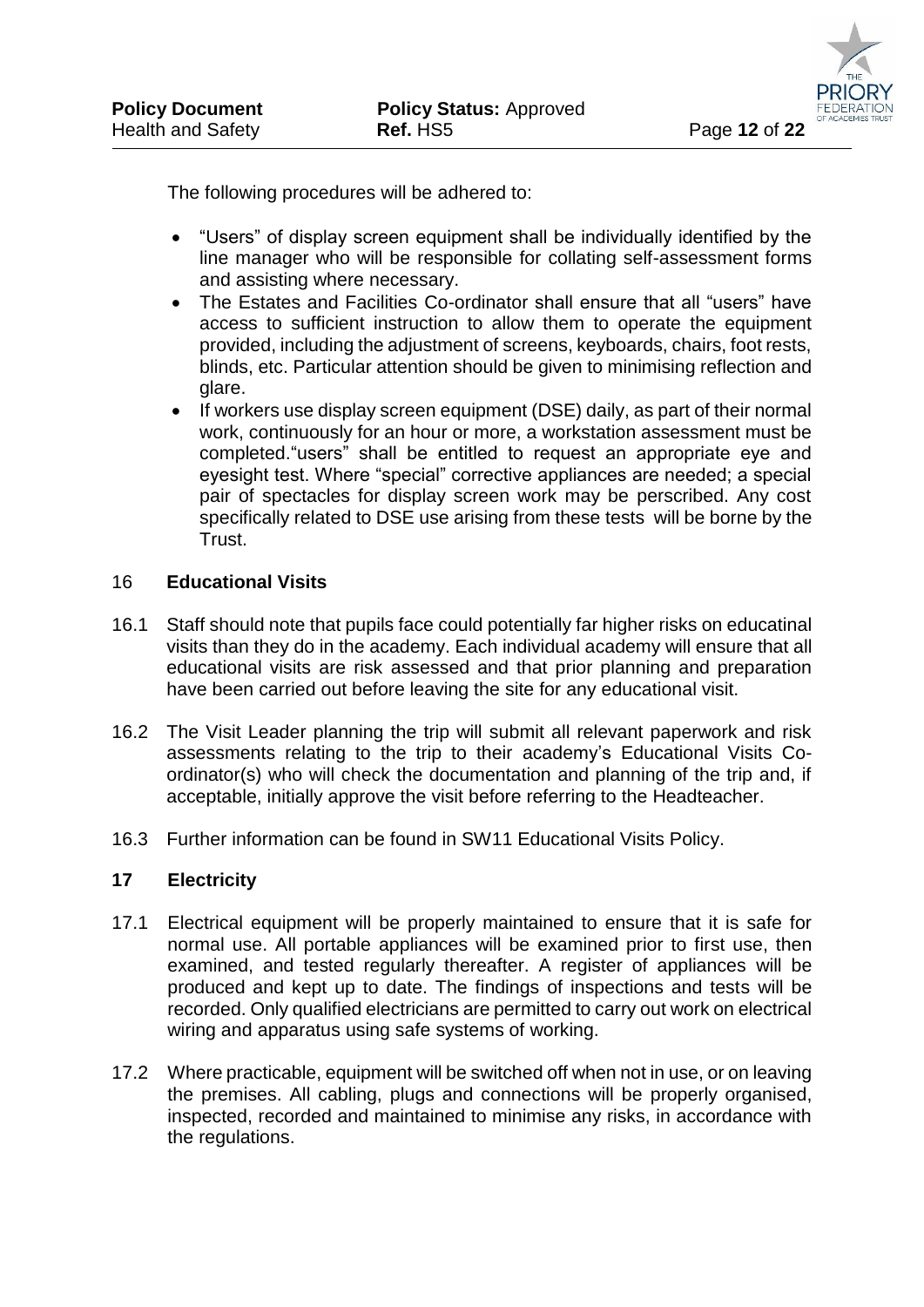- 17.3 Staff will not carry out maintenance on electrical equipment or plugs without prior authority and training. Staff' personal electrical apparatus is not to be on Trust premises without prior permission.
- 17.4 Fixed electrical wiring systems will be inspected periodically, and a certificate of test obtained from a "Competent Person"in accordance with the timescale laid down in the regulations.

#### **18 Equipment and Maintenance**

- 18.1 All new and existing equipment and facilities will be sufficiently designed, constructed and installed so as to be safe and without risk to the Health and Safety of staff.
- 18.2 An adequate planned maintenance system will be operated and records maintained as required.
- 18.3 When in house maintenance is required we will ensure that employees follow the written guidance and safe systems provided by the manufacturer. Where these instructions are not provided we will ensure that suitable sufficient safe systems are created and adhered to.
- 18.4 All legally required maintenance, testing and inspections will be carried out and records kept in accordance with statutory provisions, insurer and fire authority approved codes.
- 18.5 Only qualified electricians are permitted to carry out work on electrical wiring and appratus, using safe systems of work.
- 18.6 All work/maintenance carried out by the the site teams will be within their abilities and competence. Under no circumstances will site teams be asked to carry out work or maintenance on machinery or equipment that they are not trained or competent to do.

#### **19 Fire**

- 19.1 A written risk assessment in accordance with the Fire Precautions (Workplace) Regulations 1999 and the Regulatory Reform (Fire Safety) Order 2005 will be kept up to date. The control measures identified will be issued to relevant staff. Training and information will be given as necessary.
- 19.2 Detailed procedures for evacuations including exit routes and information on good practice are held, and available on request to any member of staff. Equipment checks will be carried out in line with legislative requirements, these involve:
	- A weekly test of the fire alarm. This will be from varying call points throughout the setting.
	- An annual service of the fire alarm.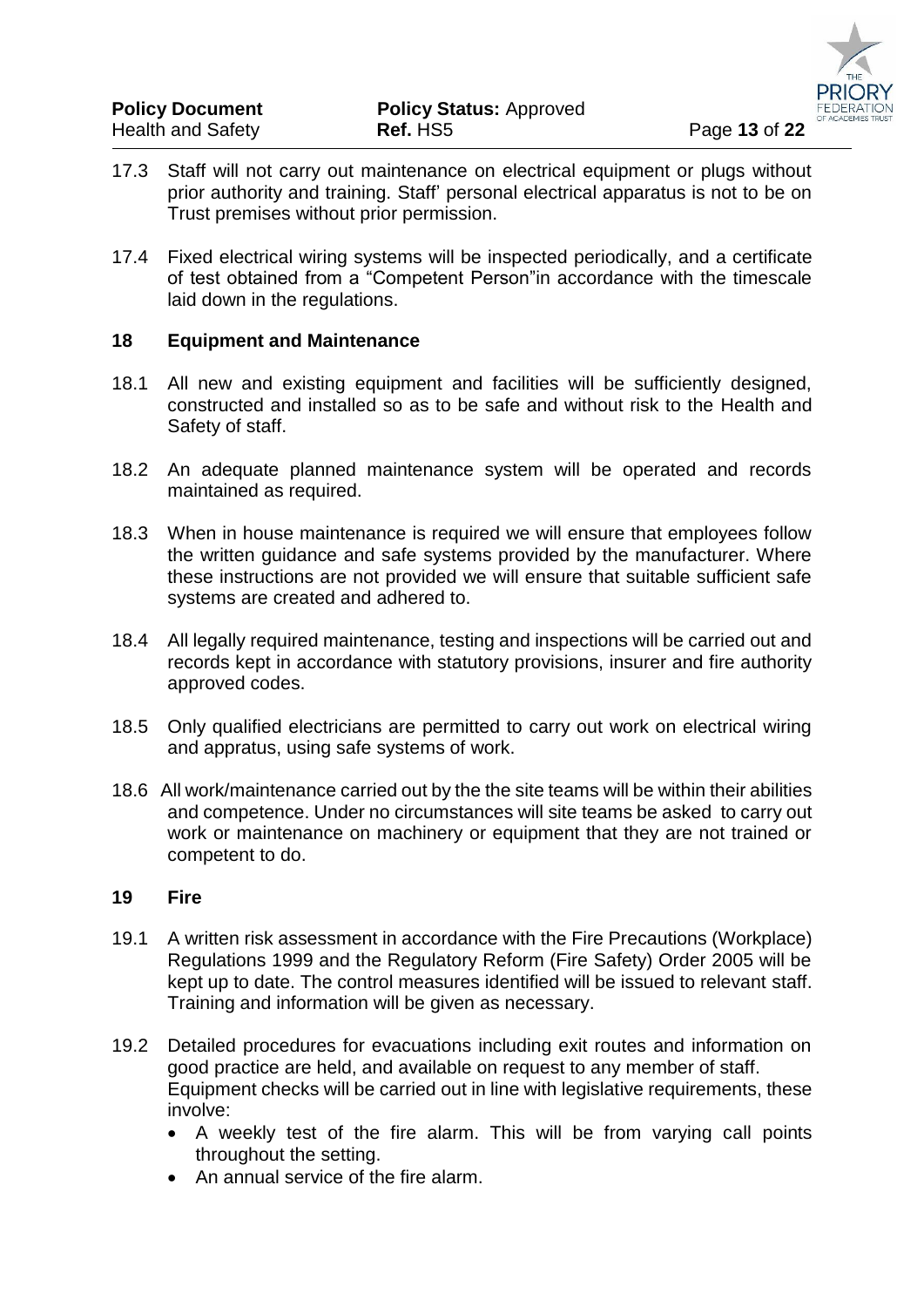- A regular sounding of the alarm for familiarisation purposes.
- A monthly test of the emergency lighting throughout the setting.
- An annual test of the full rated duration of the emergency lighting.
- 19.3 Along with the equipment checks and servicing, we will ensure that regular, termly fire drills are carried out. During these drills all fire wardens will be expected to lead the evacuation and follow their procedures.
- 19.4 All staff will be trained in fire safety. They will also be briefed on the role of individuals and the action taken in the event of a fire or other emergency.
- 19.5 For after-school events and performances a fire evacuation plan will be created which will be communicated to relevant personnel prior to the event/performance. Fire safety information will be given to the audience prior to the event/performance.

## **20 First Aid**

- 20.1 The Health and Safety (First Aid) Regulations 1981 will be complied with and the reccommended number of persons will be trained and certificated to the necessary standard. Qualified first aid personnel, having a current First Aid Certificate, must be provided in the following circumstances:
	- One Appointed Person Where a site employs fewer than 20 persons (direct or sub-contract).
	- First Aider Where there are more than 20 persons on site collectively.
	- The First Aid attendant may carry out other duties, but must always be readily available.
- 20.2 The first aid attendant's name and location must be clearly denoted on or near the first aid boxes. Details of the first aiders will be displayed prominently for the benefit of all staff and visitors, and brought to the attention of all new staff at their induction stage.
- 20.3 Stock levels of items required under the Regulations will be checked at regular intervals and boxes will be kept secure, yet quickly available when required. Special arrangements will be made to provide cover where staff work away from Trust premises.
- 20.4 A register of certified first aiders will be maintained; a minimum level of cover will be provided at all times.

#### **21 Lone Working**

21.1 Lone working will be avoided where possible at all times. If lone working has to be undertaken the Safe Sytems of Work are outlined in HS6 Lone Working Policy and a specific risk assessment must be undertaken.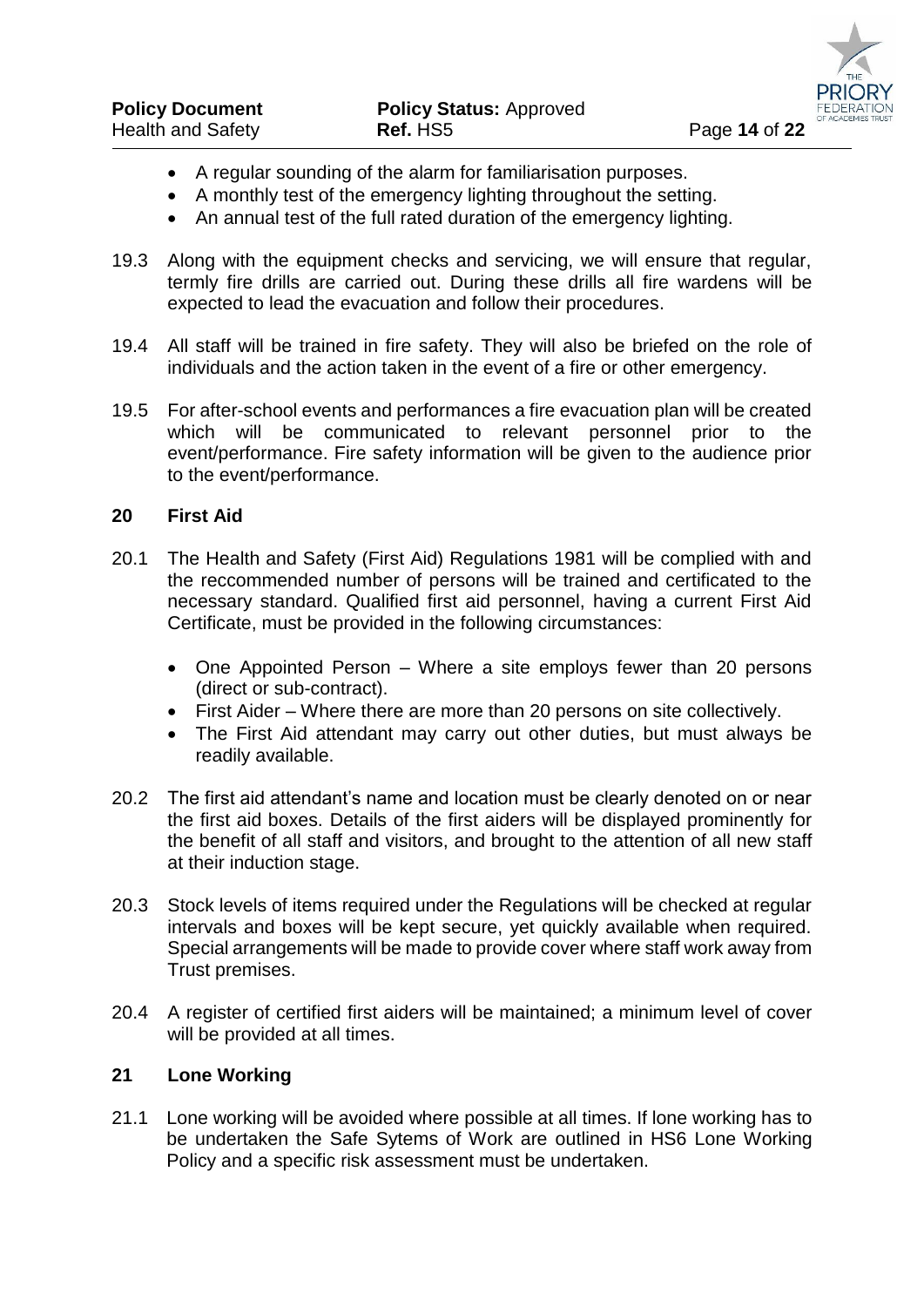#### **22 Manual Handling**

- 22.1 In order to secure the Health and Safety of its staff the Trust proposes, so far as is reasonably practicable, in consultation with all staff to :-
	- Carry out an initial assessment of manual handling operations throughout the Trust to identify high risk activities and endeavour to eliminate these activities wherever practicable:-
		- by removing the need for the operation
		- by automating or mechanising the operation
- 22.2 Where manual handling activities cannot be eliminated, detailed assessments of the risks considering in each case the task, the load, the working environment and individual capability will be carried out.
- 22.3 The Trust will ensure all employees required to carry out manual handling activities have been sufficiently trained to do so.
- 22.4 The Trust aknowledge their may be requirement for moving and handling of students, specific guidance for this is laid out in HR41 Moving and Handling (Students) Policy.

#### **23 Occupational Health**

- 23.1 The Trust has a duty to ensure that the risks to staff members with disabilities and/or medical conditions are assessed to enable action to be taken to minimise any risk. When assessment has been made, the employees line manager will provide the necessary support and actions to enable the employee to complete their designated duties.
- 23.2 Staff members will ensure that they inform their line manager if they have, or develop, any medical conditions or disabilities which could affect their health and safety at work. This will, where possible, be established upon employment and information will be sent to an occupational health specialist who will advise on any necessary steps to take.

#### **24 Personal Protective Equipment (PPE)**

- 24.1 When a work-related activity requires the use of PPE it will be clearly outlined within the risk assessment. These assessments will have been communicated to relevant personnel prior to them carrying out the work.
- 24.2 Where necessary, when items of protective equipment are issued, sufficient instructions and training must be given to ensure persons know when, where and how to use this equipment. All identification, issue and monitoring of PPE shall be the responsibility of the Line Manager and the Academy's Health and Safety Liaison.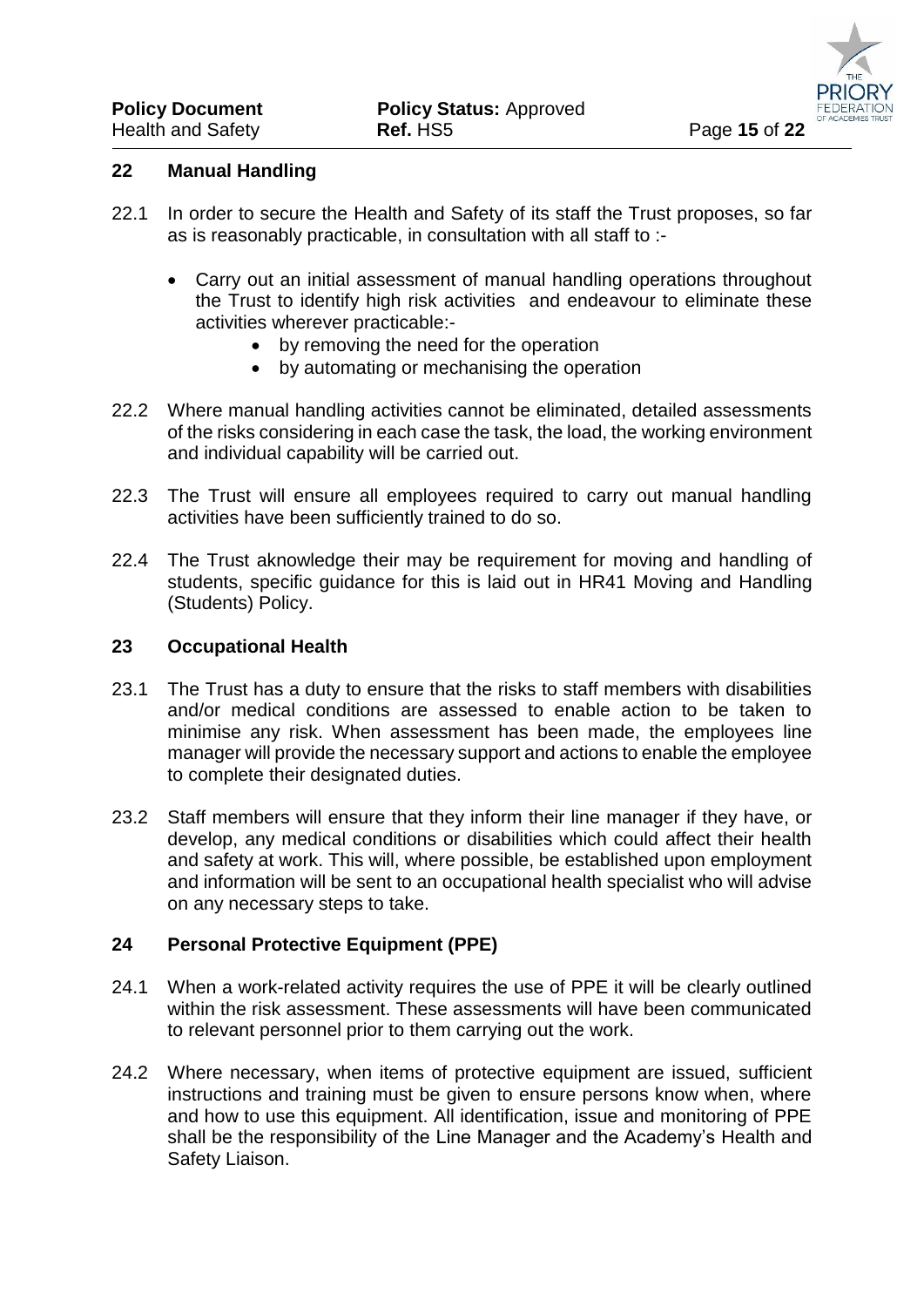| <b>Policy Document</b> | <b>Policy Status: Approved</b> |               |
|------------------------|--------------------------------|---------------|
| Health and Safety      | Ref. HS5                       | Page 16 of 22 |

24.3 PPE will also be required during certain lessons and will be highlighted in relevant academic risk assessments. It will be the responsibility of the teacher leading the lesson to ensure that all pupils are wearing the required protective equipment prior to them beginning the lesson. They should provide pupils with suitable and sufficient information and instruction in relation to the wearing and use of any PPE.

#### **25 Premises and Welfare**

- 25.1 Environment, welfare and other related facilities will be maintained to the standard required by the Health and Safety at Work etc Act 1974 and the Workplace (Health, Safety and Welfare) Regulations 1992. Particular attention will be given to the general fabric, temperature, ventilation, purity of air and water supplies, lighting, sanitary conveniences and noise.
- 25.2 All Academies are equipped with sufficient toilet and washing facilities for both staff and pupils. The toilets and washing facilities are cleaned daily as a part of a scheduled contract.
- 25.3 Drinking water is accessible for all staff and pupils. A water cooler is provided for staff in each Academy to utilise and pupils may use water bottles. Cups are also available for any pupil without a water bottle.
- 25.4 Staff are also provided with the facilities for making hot drinks within the staff rooms.

#### **26 Risk Assessment**

26.1 The Management of Health and Safety at Work Regulations (1999) require employers to assess the risks to workers and anyone else who might be affected by their undertaking (whether arising from work activities or other factors e.g the layout of the premises) and then evaluating the extent of the risks involved, taking into account whatever precautions are already in place.

The definition given in the above regulations is as follows:

- *A hazard is something with the potential to cause harm - this can include substances, machines, methods of work and other aspects of the organisation.*
- *Risk is the likelihood that the harm from a particular hazard is realised.*
- *The extent of risk covers the group of people, which might be affected by the risk i.e the number of people who might be exposed and the consequences for them.*
- 26.2 The purpose of the risk assessment is to help the employer to determine what measures should be taken to comply with the employer's duties under the relevant statutory provisions. This phrase covers the general duties in the Health and Safety at Work Act (1974) and the more specific duties in the various Acts and Regulations associated with the HSW Act.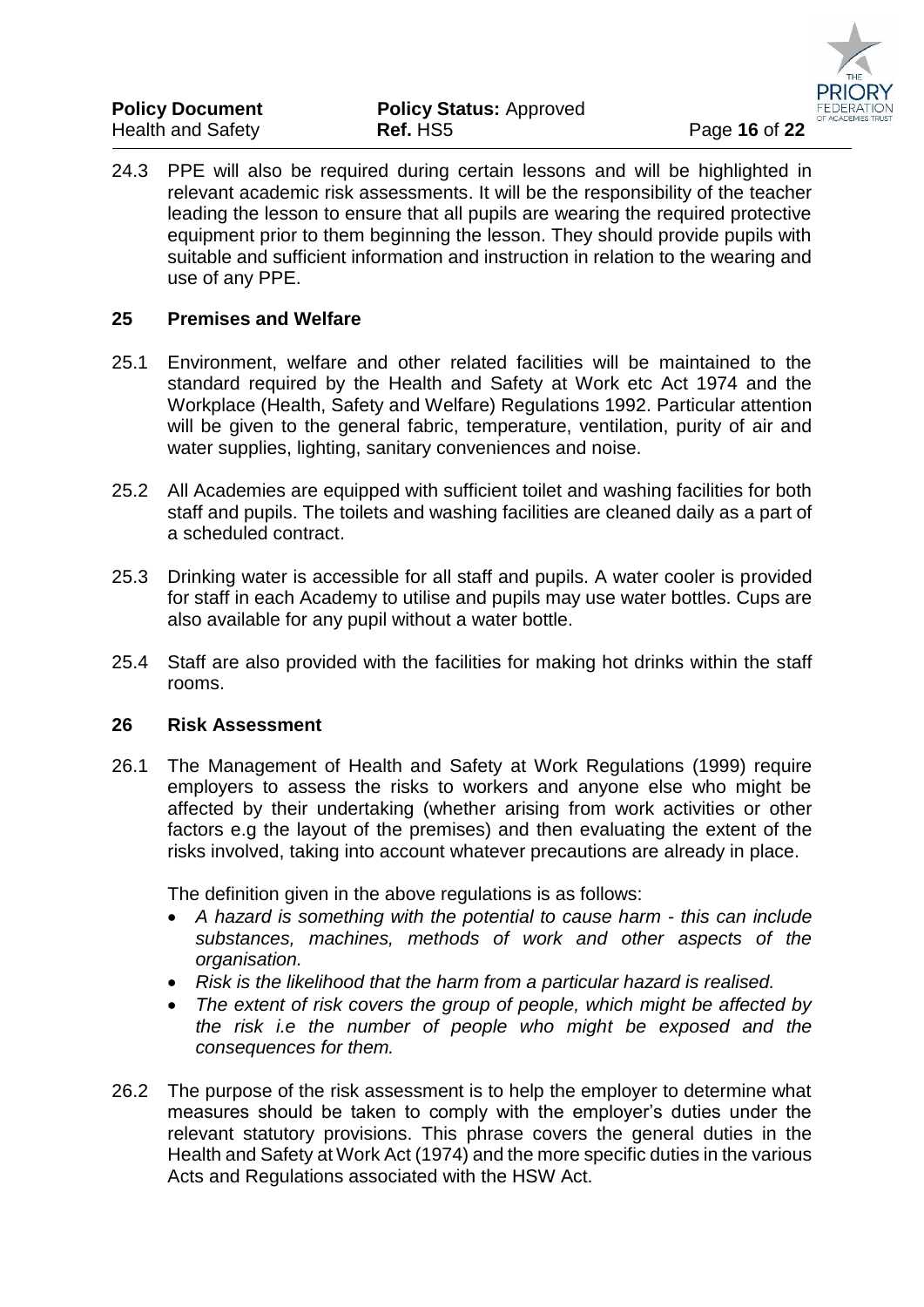

- 26.3 The Trust will review the risk assessment if there are developments that suggest that it may no longer be valid (or that it can be improved). In most cases, it is prudent to plan to review the risk assessments at regular intervals the time between the reviews being dependent on the nature of the risks and the degree of change likely in the work activity.
- 26.4 Risk assessments are to be undertaken by staff in appropriate departments. Additional assistance is provided by the Estates and Faciliites Co-ordinator if required, using the current risk assessment form. Once completed, this information will be disseminated to relevant staff and the master filed for future reference.
- 26.5 Reviews to risk assessments as stated at the time of the initial assessment will be undertaken using the same form.

## **27 Science and Technolgy Lessons**

- 27.1 By adopting recommended County Procedures, we are following identified good practice based upon the advice from organisations such as CLEAPPS, ASE, The National Association of Advisors and Inspectors in Design and Technology and the DfE.
- 27.2 Teachers will ensure that within Science and Technology:
	- Sharp knives and sharp ended scissors are stored securely and if used are only used by older pupils under close supervision. Round ended scissors are used if possible.
	- Only non-hazardous paints and glues are used.
	- Pupils shall be shown how to use simple hand tools available to them in the classroom safely. It must not be assumed that they have been taught this previously simply because they have used the tools before.
	- Eye protection is used by pupils where materials or tools are likely to produce chips or splinters which can fly off.
	- Pupils do not use spray glue and only low temperature glue guns should be used and only under close supervision.
	- Class teachers are responsible for teaching children how to use equipment and tools safely, e.g. using outside environment/gardening, heating/cooling materials etc.
	- Class teachers will assess the general layout and prepare the teaching area appropriately for a planned task, with a view to providing a safe workplace for those engaged in the activity and those moving around the area.
- 27.3 There will be an Academy specific individual responsible for ordering safe materials that comply with statutory regulation and standards and for checking tools and equipment regularly to ensure safety.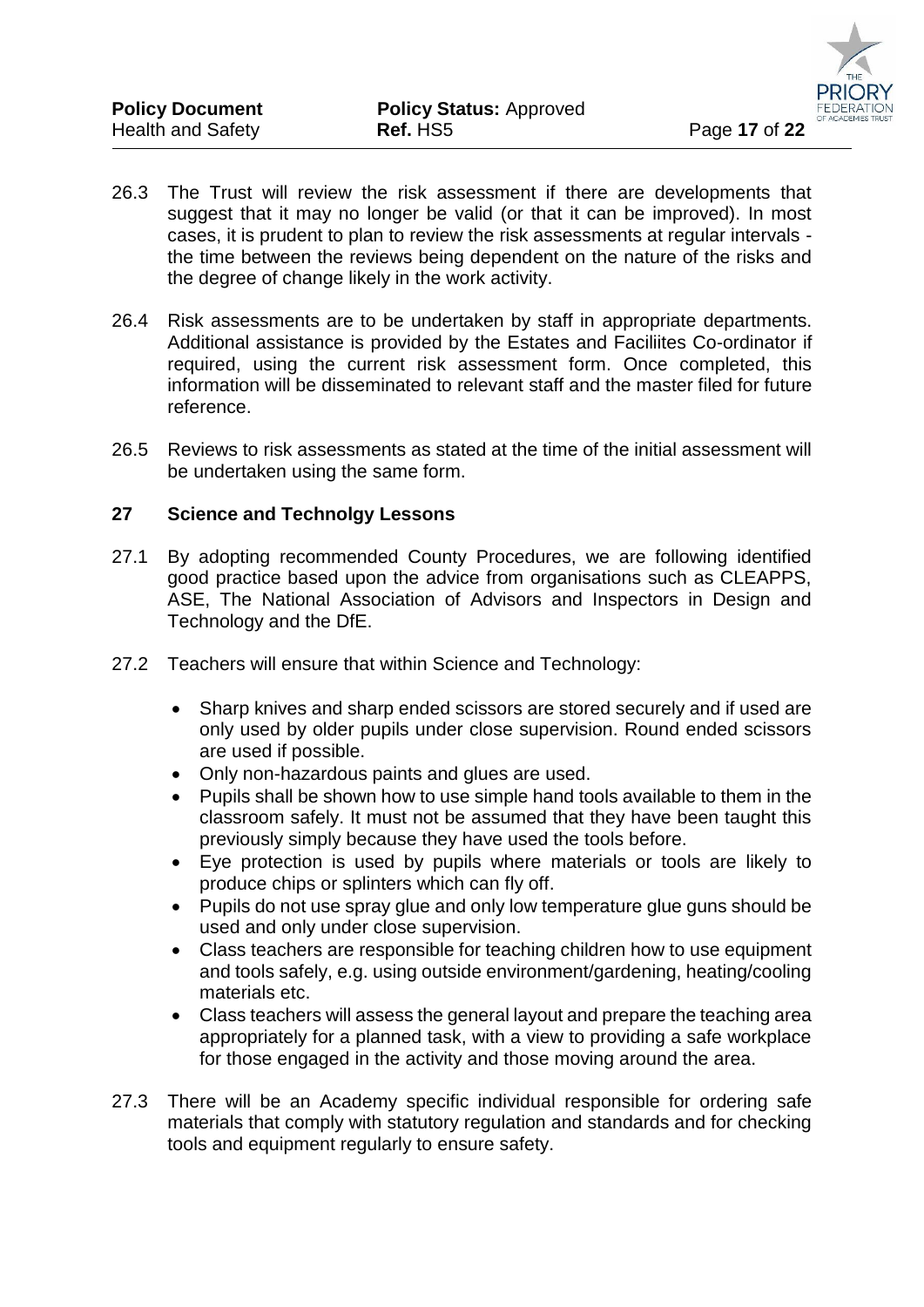

27.4 All staff should report unsafe, damaged or faulty equipment.

#### **28 Smoking**

- 28.1 The Trust acknowledges that second-hand tabacco smoke is both a public and work place health hazard and has therefore adopted a 'no smoking' policy.
- 28.2 Smoking is not permitted in any part of the premises, including all outside areas. This extends to e-cigarettes and any other artificial apparatus.
- 28.3 All visitors, contractors and service companies are required to abide by the nosmoking policy. Staff members are expected to inform visitors of the nosmoking policy. However they are not expected to enter into any confrontation which may put their personal safety at risk.

#### **29 Stress**

29.1 The Trust is committed to protecting the health, safety and welfare of its staff and recognises that workplace stress is a health and safety issue. The importance of identifying and reducing workplace stressors is also acknowledged.

This includes:

- Improving the organisational environment through effective and consistent management.
- Enabling individuals to cope successfully with their work.
- Providing support to employees whose health and wellbeing are affected by stress.
- Manage and control factors which might result in excessive or sustained levels of stress.
- Increase awareness of stress and its causes and methods to combat it.
- Assisting staff in managing stress in themselves and others.

#### **30 Training**

- 30.1 The Trust recognises that safety training is an integral and important part of its overall safety policy and it will be given as a normal component of vocational training. No person will be employed to work in areas involving any reasonably foreseeable significant risk unless they have received adequate training to help them understand the hazards involved and the precautions to be taken.
- 30.2 The Trust will provide sufficient information, instruction and training as is necessary to ensure the Health and Safety of workers.It is the responsibility of line managers to ensure that Health & Safety Induction and 'on-the-job' training is given to new staff or those new to a job.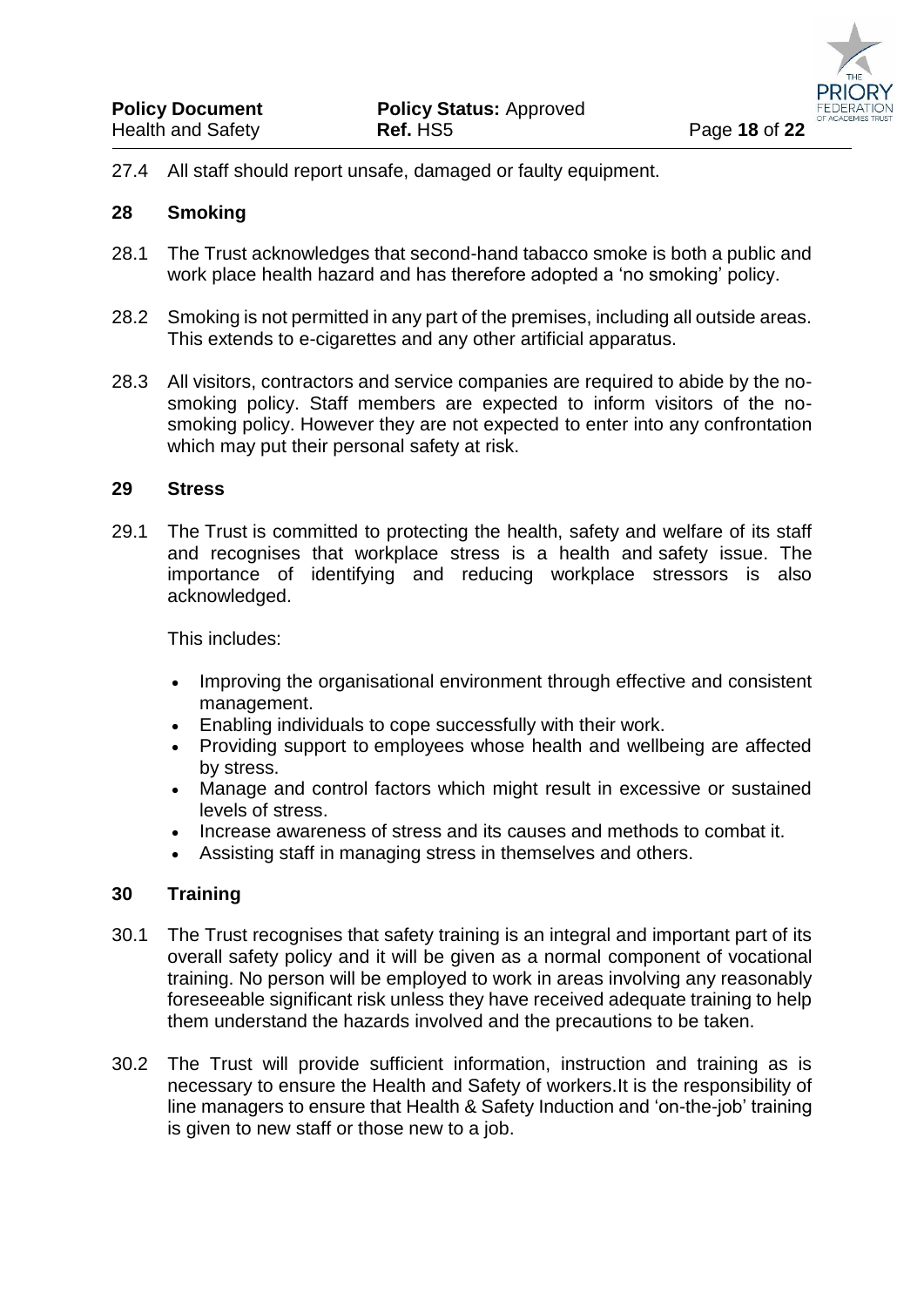30.3 This provision will also apply to those persons not in direct employment such as temporary staff.

## **31 Vehicle Safety**

31.1 The Trust recognises its responsibility to vehicle safety. Specific Trust guidance is outlined in HS3 Transport and Vehicles Policy.

## **32 Visitors**

32.1 The member of staff responsible for the visitor is also responsible for that visitor's safety and welfare, and will ensure that all Health and Safety rules and procedures are followed.

## **33 Visiting Other Locations**

33.1 Trust staff are required to take all reasonable precautions to ensure their own Health and Safety when visiting other locations. They are required to observe the safety procedures of the host organisation, and to avoid any hazardous situation.

## **34 Working at Height**

- 34.1 The Trust recognises and accepts its responsibilities under the Working at Height Regulations 2005 and shall as far as reasonably practicable ensure:
	- All work at height is properly planned and organised.
	- All work at height takes account of weather conditions that could endanger Health and Safety.
	- Those involved in work at height are trained and competent.
	- The place where work at height is done is safe.
	- Equipment for work at height is appropriately inspected.
	- The risk from fragile surfaces is propely controlled.
	- The risk from falling objects is properly controlled.
	- Take account of the risk assessment carried out under Regulation 3 of the Management of Health and Safety at Work Regulations 1999.
	- That suitable rescue procedures are in place for all working at height activities and that employees are trained to use rescue equipment and follow rescue procedures.

#### **35 Monitoring**

- 35.1 The Trust undertakes a full programme of monitoring:
	- Pro-Active Checks to ensure that the standards set out in the Health and Safety manuals are being delivered on site .
	- Reactive Analysing and learning from accidents and incidents.
	- Pro-Active Monitoring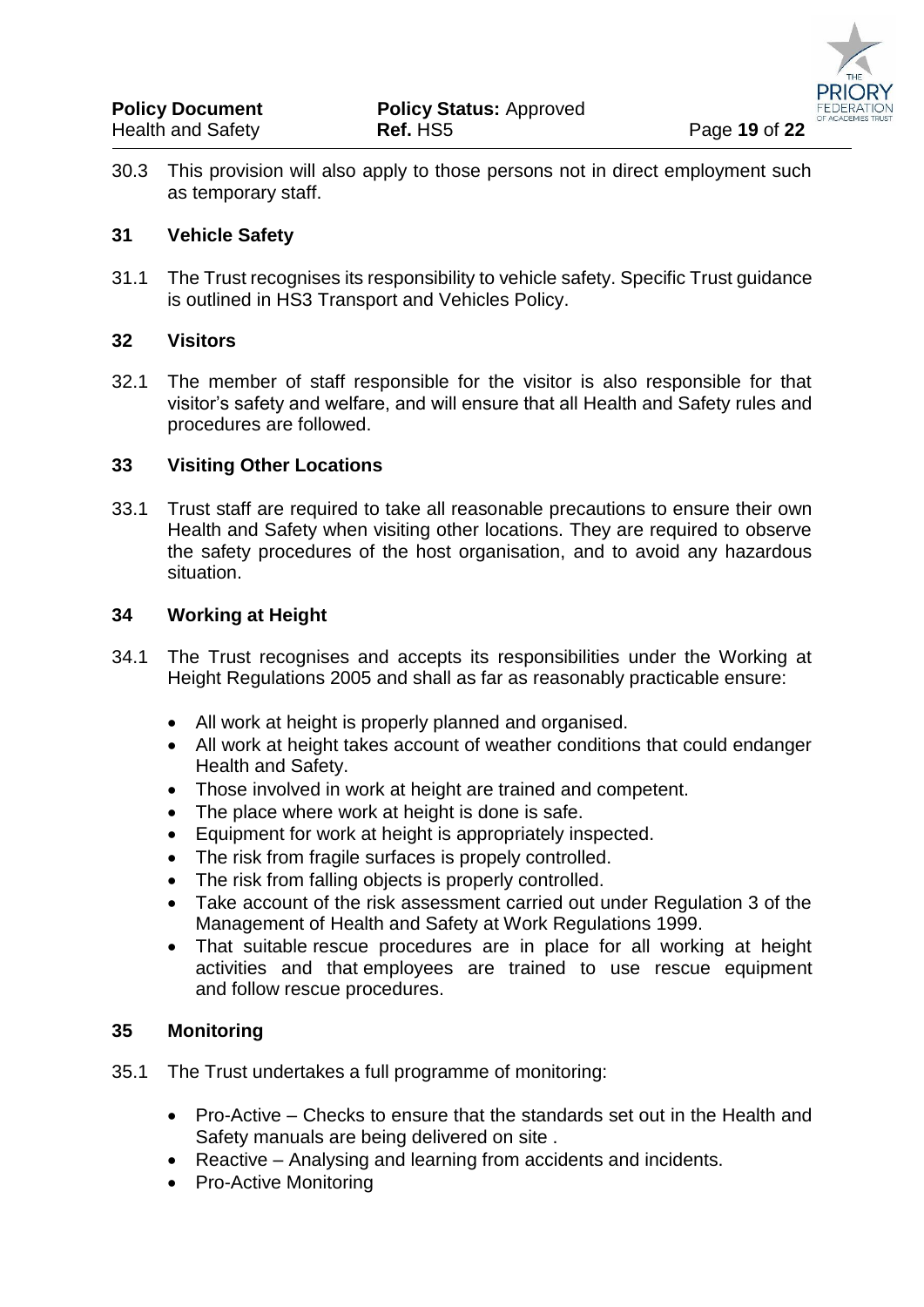#### 35.2 Pro-Active Monitoring takes place in the following ways:

- Monthly formal Pro-Active performance monitoring is undertaken at each site.
- Each Pro-Active monitoring report produces an 'action sheet' at the site visited. The site manager and site liaison allocate responsibility for implementing each action point. This is then monitored for completion by the Estates and Facilities Co-ordinator.
- The results of each Pro-Active monitoring are reported to the Trustees should any significant Health and Safety issues requiring attention be discovered.
- A copy of the site's report and action sheets are retained on the Health and Safety area of the Estates and Facilities Portal for future reference, with the implementation and progressive completion recorded on it.
- 35.3 Reactive Monitoring takes place in the following ways:
	- Each site maintains accident, incident and near miss records on the Estates and Facilities Health and Safety Portal.
	- Site Manager and Health and Safety Liaisons analyse and report at Health and Safety forums on previous period's accident and incident records, using a group wide format, to the Estates and Facilities Co-ordinator. Actions are defined to achieve future accident prevention.

#### **36 Consultation with Employees**

36.1 A requirement of the Health and Safety (Consultation with Employees) Regulations 1996 is for us to consult with our employees in all matters relating to health and safety. The Trust will convene regular meetings, to discuss all relevant issues relating to health and safety.

In particular, we will discuss the following:

- When introducing new measures which may affect health and safety.
- The change in appointment of nominated competent persons.
- The provision of statutory health and safety information.
- Any statutory health and safety training.
- Health and safety of implications of introducing new technology, tooling or work activities.

36.2 Staff consultation is achieved through:

- Departmental Meetings.
- Academic Health & Safety Liaisons.
- Site Health & Safety Managers.
- Health & Safety Forums.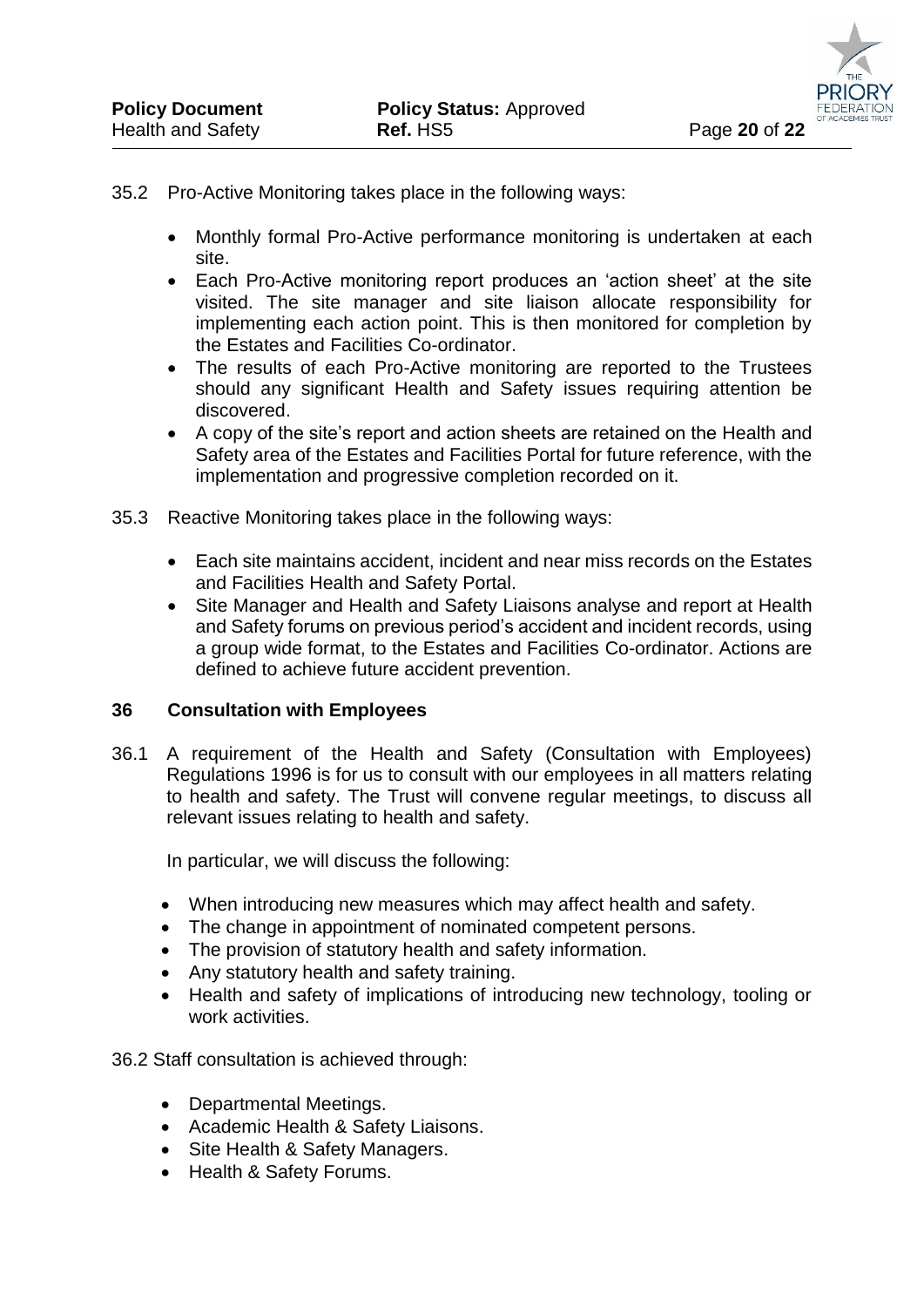The Compliance and Projects Health & Safety Portal Reporting Service.

### **37 Audit and Review**

### 37.1 Audit

- Each site is externally audited at least once every 3 years.
- Audit reports are copied to the Estates and Facilites Co-ordinator.
- Upon receipt of an audit report, the Estates and Facilities Co-ordinator will liaise with the Site Managers and Health and Safety Liaisons to agree the action programme to implement the report's findings and manage and record the implementation of the action programme.

## 37.2 Review

- The responsibility for reviewing the Trust's Strategy for Health and Safety Management is that of the Trustees.
- The CEO is responsible for the Trust's commitment to continuous improvement and is assisted in this with advice, assistance and assurances of compliance to the health & safety policy by the Estates and Facilities Coordinator.

#### **38 Policy Changes**

38.1 This policy may only be amended or withdrawn by The Priory Federation of Academies Trust.